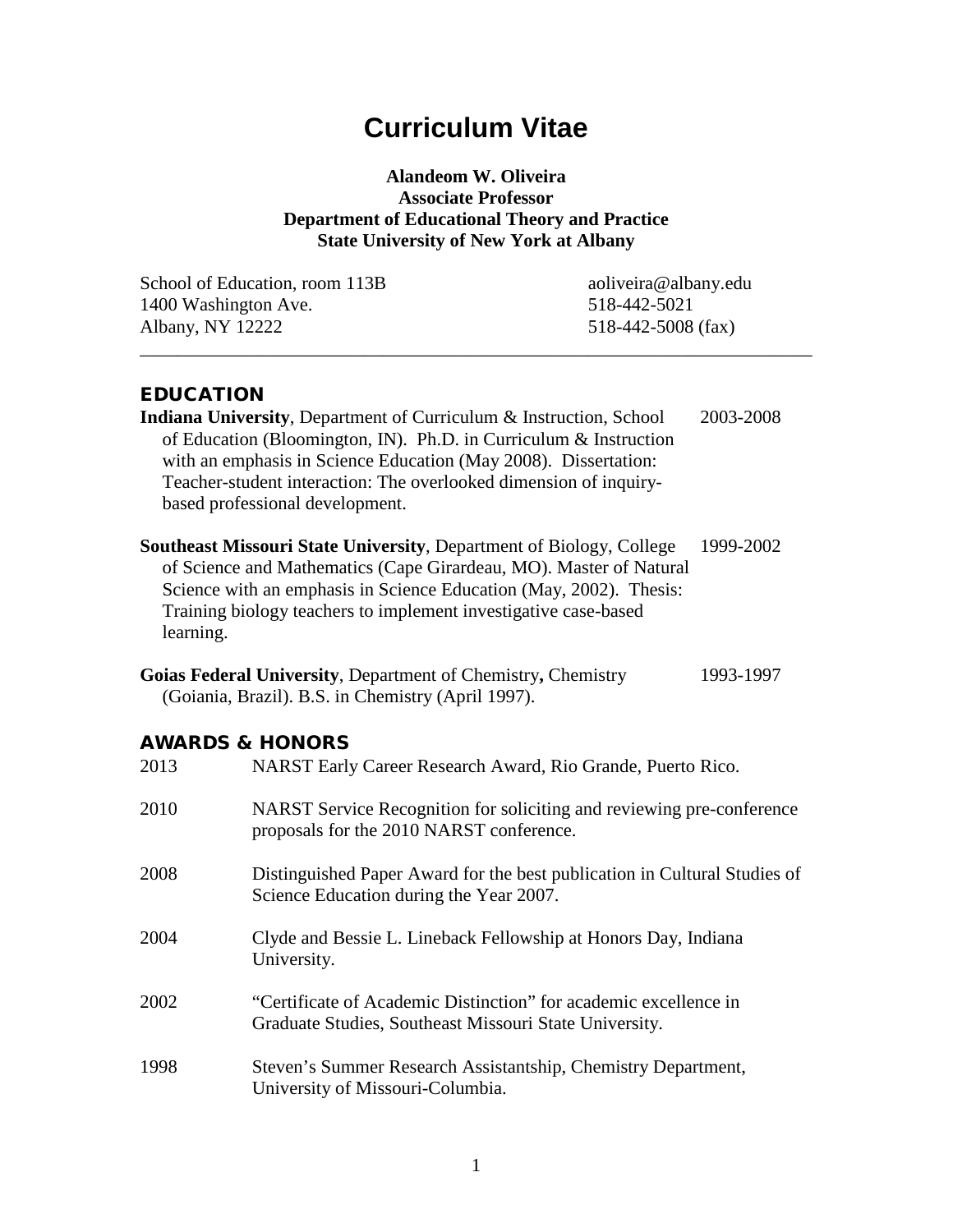## SCHOLARLY PUBLICATIONS

Refereed Journals

- Oliveira, A.W., & Cronemberger, F.A. (under review). The Semantic Gravity of Student Science Writing: Patterns of Concreteness and Abstraction in Lab Reports. *International Journal of Science Education*.
- Oliveira, A.W., & Brown, A.O. (accepted). Exemplification in Science Instruction: Teaching and Learning through Examples. *Journal of Research in Science Teaching*.
- Oliveira, A.W., & Cook, K. (accepted). Student Visual Communication of Evolution. *Research in Science Education*.
- Oliveira, A.W. (2015). Reading Engagement in Science: Elementary Students' Read-Aloud Experiences. *International Journal of Environmental and Science Education*, 10(3), 429-451.
- Oliveira, A.W., Rogers, P., Quigley, C.F., Samburskiy, D., Barss, K., & Rivera, S. (2015). Environmental agency in read-alouds. *Cultural Studies of Science Education,*10 (2), 247-274.
- Cook, K., & Oliveira, A.W. (2015). Communicating Evolution: An Exploration of Students' Skills in an Essential Practice of Science. *Electronic Journal of Science Education*, 19(5), 1-23.
- Oliveira, A.W., Meskill, C., Judson, D., Gregory, K., Rogers, P., Imperial, C.J., & Casler-Failing, S. (2015). Language Repair Strategies in Bilingual Tutoring of Mathematics Word Problems. *Canadian Journal of Science, Mathematics and Technology Education*, 15(1), 102-115.
- Oliveira, A.W., Weiland, I., & Hsu, T.-F. (2015). Food Appraisal: Discussing Healthy Diet and Eating in Elementary Science. *Electronic Journal of Science Education*, 19(2), 1-24.
- Reis, G., & Oliveira, A.W. (2014). Environmental discourses in science education: Contributions to democracy, citizenship and social justice (Special Issue Editorial). *Brazilian Journal of Research in Science Education*, 14(2), 9-26.
- Oliveira, A.W., Boz, U., Broadwell, G.A., & Sadler, T.D. (2014). Student Leadership in Small-Group Science Inquiry. *Research in Science & Technological Education*, 32 (3), 281-297.
- Oliveira, A.W., Rivera, S., Glass, R., Mastroianni, M., Wizner, F. & Amodeo, V. (2014). Multimodal Semiosis in Read-Alouds: Extending Beyond Text Delivery. *Research in Science Education*, 44(5), 651-673.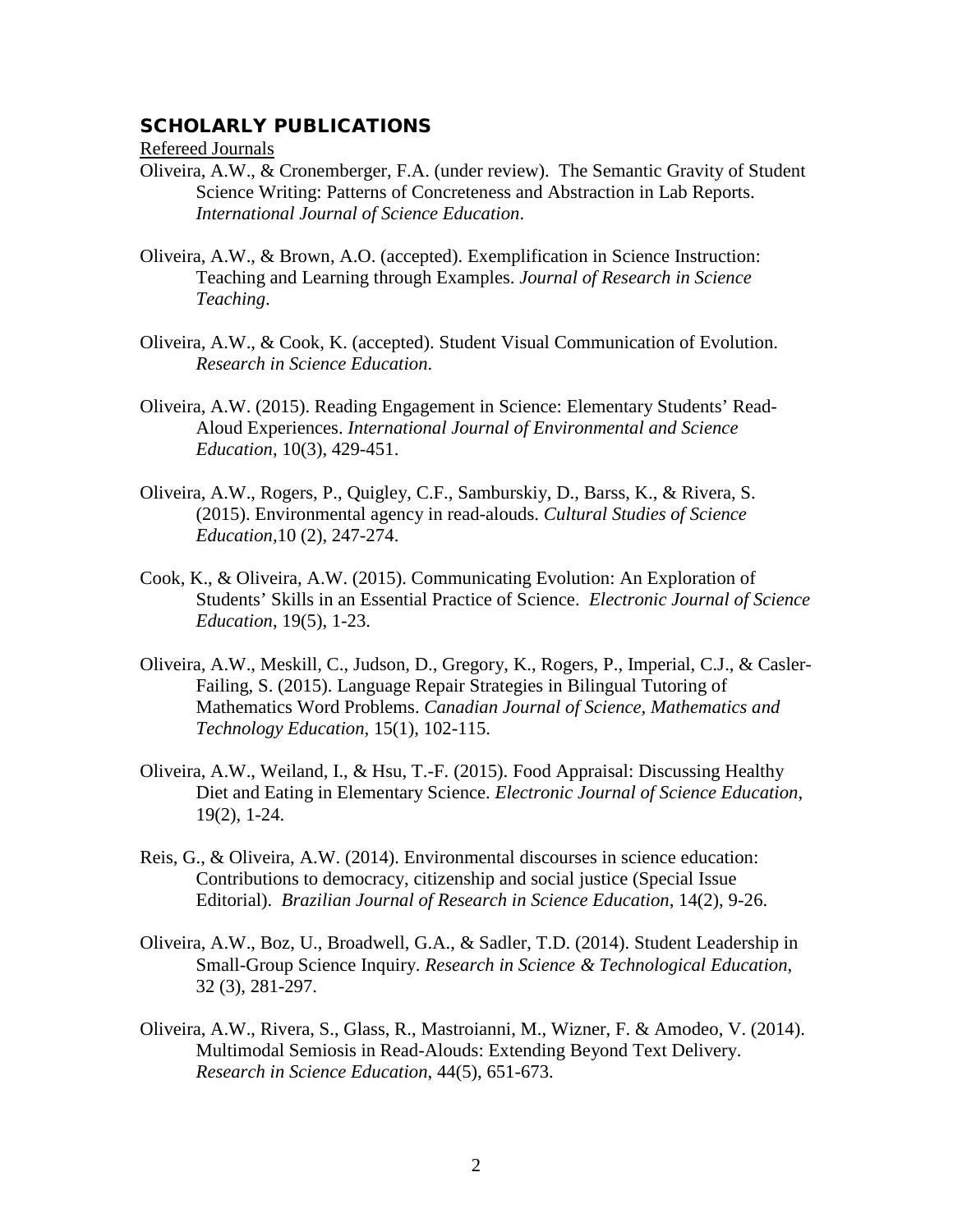- Glass, R., & Oliveira, A.W. (2014). Science Language Accommodation in Elementary School Read-Alouds. *International Journal of Science Education*, 36(4), 577-609.
- Oliveira, A.W., Reis, G., Chaize, D.O., & Snyder, M.A. (2014). Death Discussion in Science Read-Alouds: Cognitive, Sociolinguistic, and Moral Processes. *Journal of Research in Science Teaching*, 51(2), 117-146.
- Snyder, C., Oliveira, A.W., & Paska, L.M. (2013). STEM career changers' transformation into science teachers. *Journal of Science Teacher Education*, 24(4), 617-644.
- Oliveira, A.W., Rivera, S., Glass, R., Mastroianni, M., Wizner, F., & Amodeo, V. (2013). Teaching science through pictorial models during read-alouds. *Journal of Science Teacher Education*, 24(2), 367-389.
- Oliveira, A.W., Wilcox, K.C., Angelis, J., Applebee, A.N., Amodeo, V., & Snyder, M.A. (2013). Best practice in middle-school science. *Journal of Science Teacher Education*, 24(2), 297-322.
- Oliveira, A.W. (2012). Teacher agency in the performance of inquiry-oriented science curriculum reform. *Cultural Studies of Science Education*, 7(3), 569-577.
- Oliveira, A.W., Akerson, V.L., & Oldfield. M. (2012). Environmental argumentation as sociocultural activity. *Journal of Research in Science Teaching*, 49(7), 869-897.
- Oliveira, A.W., Akerson, V.L., Colak, H., Pongsanon, K., & Genel, A. (2012). The implicit communication of nature of science and epistemology during inquiry discussion. *Science Education*, 96(4), 652-684.
- Oliveira, A.W. (2011). Science communication in teacher personal pronouns. *International Journal of Science Education*, 33(13), 1805-1833.
- Quigley, C.F., Oliveira, A.W., Curry, A., & Buck, G. (2011). Issues and techniques in translating scientific terms from English to Khmer for a university level text in Cambodia*. Language, Culture and Curriculum*, 24(2), 159-177.
- Oliveira, A.W., Cook, K., & Buck, G.A. (2011). Framing evolution discussion intellectually. *Journal of Research in Science Teaching*, 48(3), 257-280.
- Oliveira, A.W. (2010). Engaging students in guided science inquiry discussions; elementary teachers' oral strategies. *Journal of Science Teacher Education*, 21(7), 747-765.
- Oliveira, A.W. (2010). Improving teacher questioning in science inquiry discussions through professional development. *Journal of Research in Science Teaching*, 47(4), 422-453.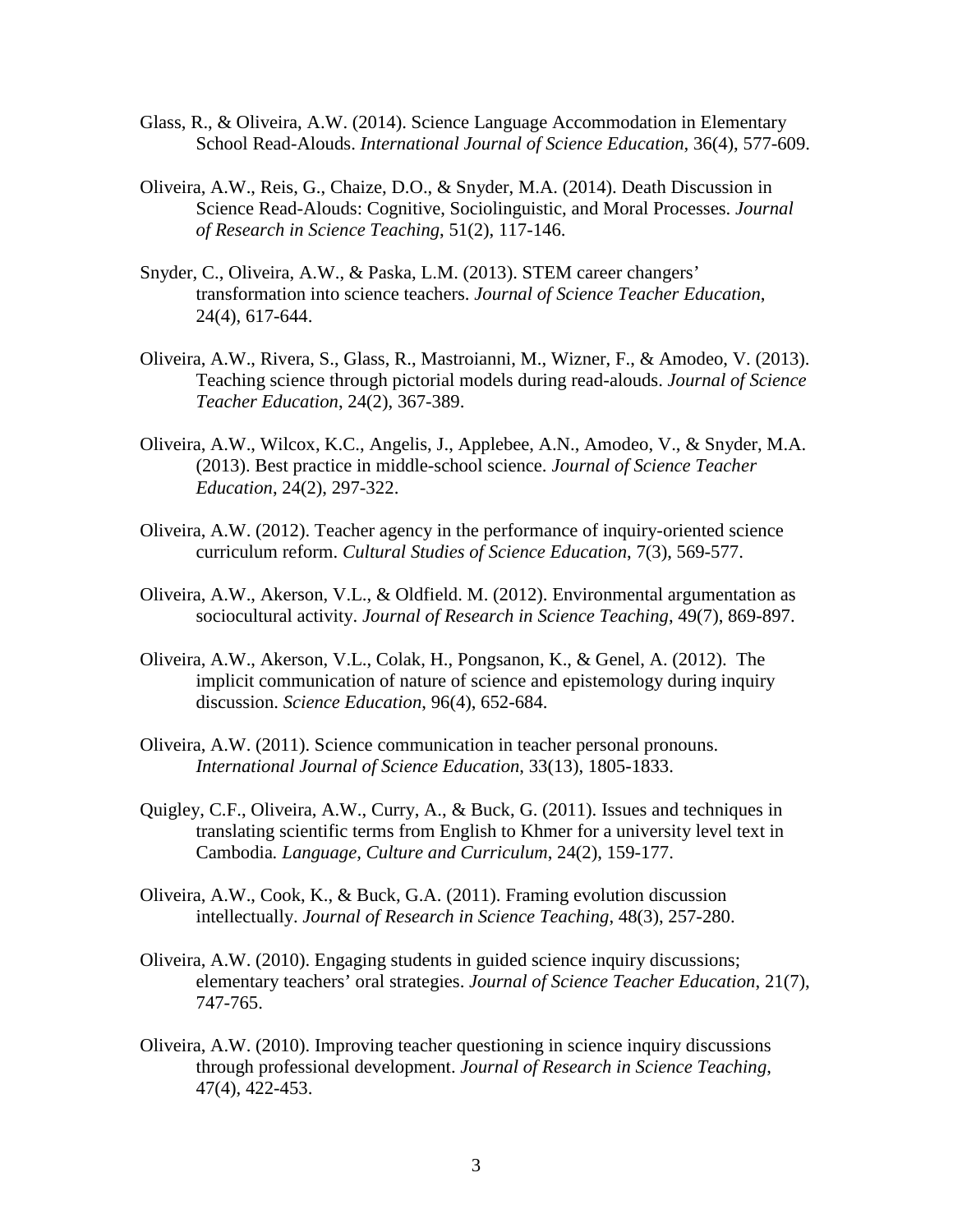- Oliveira, A.W. (2010). Developing elementary teachers' understanding of the discourse structure of inquiry-based science classrooms. *International Journal of Science and Mathematics Education*, 8(2), 247-269.
- Oliveira, A.W. (2010). Developing elementary teachers' understandings of hedges and personal pronouns in inquiry-based science classroom discourse. *Journal of Science Teacher Education*, 21(1), 103-126.
- Oliveira, A. W. (2009). "Kindergarten, can I have your eyes and ears?" Politeness and teacher directive behaviors in inquiry-based science classrooms. *Cultural Studies of Science Education*, 4(4), 803-846.
- Oliveira, A. W. (2009). From professional development to classroom instruction: Addressing issues related to science inquiry discourse. *Cultural Studies of Science Education*, 4(4), 865-873.
- Oliveira, A. W., Colak, H., & Akerson, V. L. (2009). "Who polluted the Potomac?" The translation and implementation of a US environmental story in Brazilian and Turkish classrooms. *Cultural Studies of Science Education*, 4(1), 89-132.
- Oliveira, A. W., Colak, H., & Akerson, V. L. (2009). Curriculum translation and environmental education: Considering issues of discursive intentionality, interpretation, and validity. *Cultural Studies of Science Education*, 4(1), 149-155.
- Oliveira, A. W. & Dhingra, K. (2008). Experiencing science education in the US: The international graduate student perspective. *Cultural Studies of Science Education*, 3(3), 541-553.
- Oliveira, A.W., & Sadler, T.D. (2008). Interactive patterns and conceptual convergence during student collaborations in science. *Journal of Research in Science Teaching*, 45(5), 634-658*.*
- Oliveira, A.W., Sadler, T.D., & Suslak, D.F. (2007). The linguistic construction of expert identity in professor-student discussions of science. *Cultural Studies of Science Education*, 2(1), 119-150*.*
- Oliveira, A., Sadler, T., & Suslak, D. (2007). Analyzing language, interaction and outcomes in an inquiry-oriented classroom. *Cultural Studies of Science Education, 2*(1), 165-170.

#### Book Chapters

Oliveira, A.W., & Weinburgh, M.H. (*accepted*).Communication models of ELL science instruction. In L.C. de Oliveira (Ed.), *Approaches to Teaching English Language Learners in K-12: Beyond Sheltered Instruction*.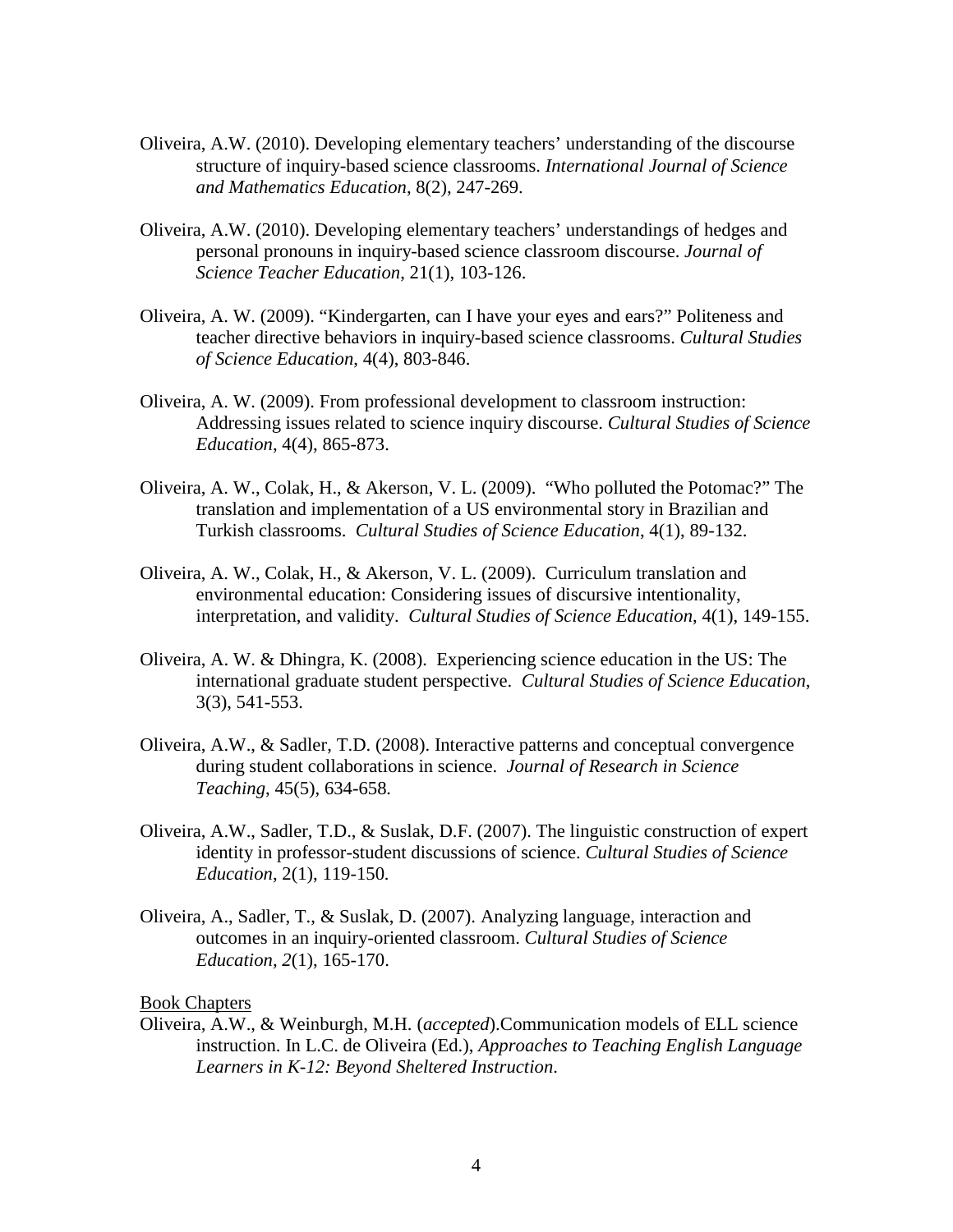- Martinez-Cuenca, I., Florencio-Wain, A.J., & Oliveira, A.W., (*accepted*). What is science education for and what should we be doing in the name of science education? In L.A. Bryan & K. Tobin (Eds.), *Science Education Visions*. New Zealand: Lang.
- Oliveira, A.W., & Weinburgh, M.H. (2016).Guided visualization: Promoting ELL science literacies through Images. In L.C. de Oliveira (Ed.), *The Common Core State Standards Literacy in History/Social Studies, Science, and Technological Subjects for English language learners: Grades 6-12* (pp. 91-106). Alexandria, VA: TESOL Press.
- Reichen, B., Oliveira, A.W., Oliver, G., & Florencio-Wain, A. (2016). Promoting English language acquisition in secondary mathematics through dialogic integration of instructional technology. In M. Urban & D. Falvo (Eds.), *Improving K-12 STEM Education Outcomes through Technological Integration* (pp. 68-85). Hershey, PA: IGI Global.
- Oliveira, A.W. (2015). Assessing Science Communication: An Overview of the Literature. In R. Gunstone (Ed.), *Encyclopedia of Science Education* (pp. 64-66). Germany: Springer.
- Oliveira, A.W. (2015). Classroom Assessment of Science Communication Ability (pp. 174-176). In R. Gunstone (Ed.), Encyclopedia of Science Education. Germany: Springer.
- Oliveira, A.W. (2015). Large-Scale Assessment of Science Communication Ability. In R. Gunstone (Ed.), *Encyclopedia of Science Education* (pp. 176-177). Germany: Springer.
- Meskill, C., Oliveira, A., Gregory, K., Oliver, G., Reichen, B., & Witmer, P. (2014). Professional development in support of English learner achievement: Science and ESOL educator collaborations. In L. Minaya-Rowe (Ed.), *Effective Educational Programs, Practices, and Policies for English Learners* (pp. 83-107). Charlotte, NC: Information Age Publishing.

Refereed Conference Proceedings

- Pongsanon, K., Oliveira, A. W., Akerson, V. L., Genel, A., & Colak, H. (2008). Getting the big picture: The impact of a summer workshop on teachers' views of scientific inquiry, nature of science and classroom interaction. *NARST Conference Proceedings*.
- Hanson, D.L., Akerson, V.L., Donelly, L., Tira, P., Townsend, J.S., White, O., Oliveira, A.W., Colak, H., & Genel, A. (2006). *Scientific modeling for the inquiring teacher network – A collaborative approach to grant writing and professional development*. ASTE Conference Proceedings.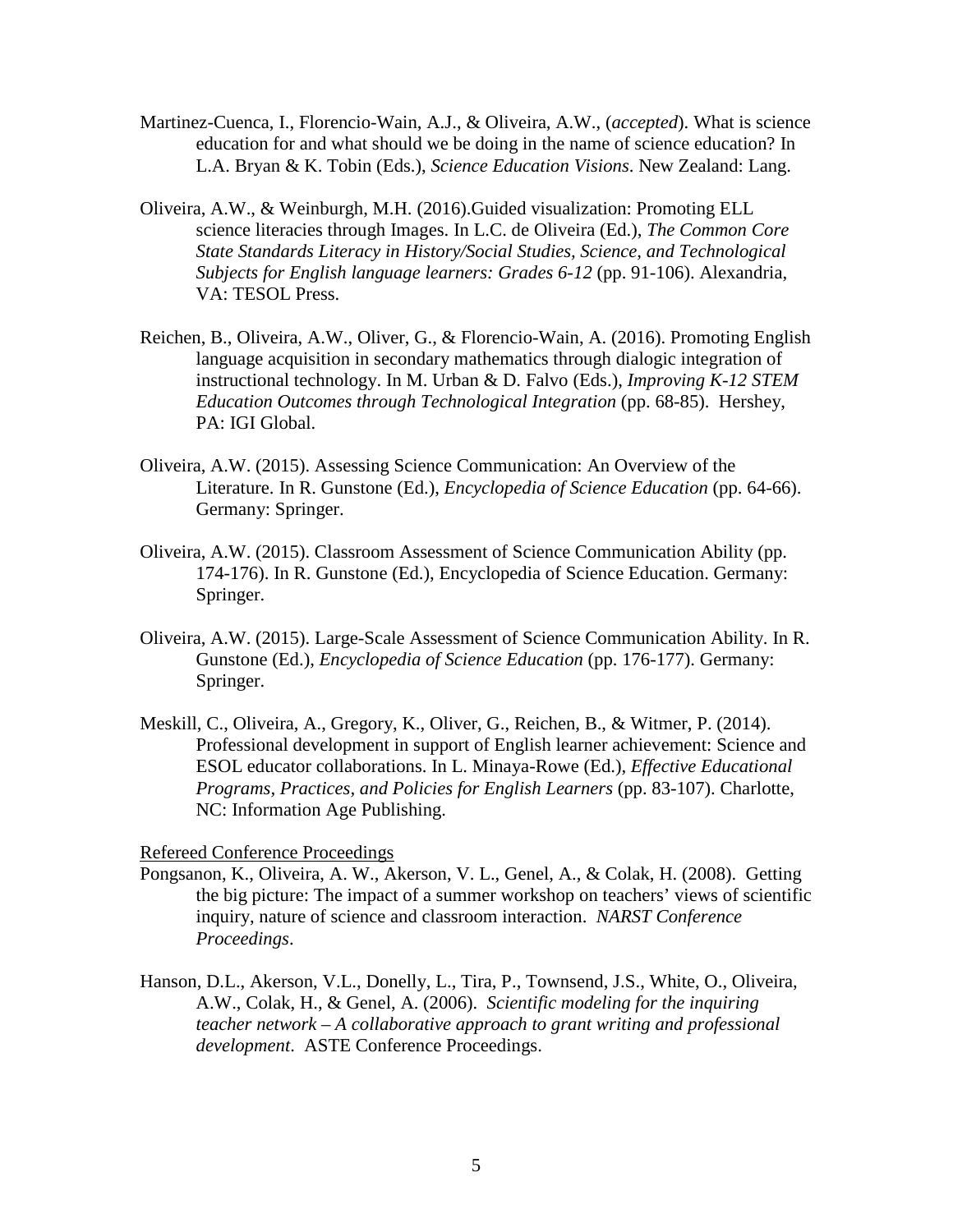Oliveira, A.W., & Sadler, T.D. (2006). *Interactive patterns and convergence of meanings during student collaborations in science.* NARST Conference Proceedings.

# RESEARCH GRANTS

| Funded    |                                                                                                                                                                                                                                                                           |
|-----------|---------------------------------------------------------------------------------------------------------------------------------------------------------------------------------------------------------------------------------------------------------------------------|
| 2014      | Awarded \$1,342,537 from NSF to conduct a DIP-Cyberlearning project<br>entitled Connecting Idea Threads Across Communities for Sustained<br>Knowledge Building. Role: Co-I.                                                                                               |
| 2012      | Awarded \$1,877,329 from the US Department of Education to conduct a<br>professional development project entitled Technology-enhanced<br>multimodal instruction in science and math for English language learners:<br>A program of professional development. Role: Co-PI. |
| 2009      | Awarded \$9,243 from The University at Albany Faculty Research<br>Program (FRAP-A) to conduct a project entitled <i>Exploring teacher</i><br>performance of science read-alouds in elementary classrooms.                                                                 |
| 2007      | Awarded \$4000 from a competition for summer research funds (E Wayne<br>Gross Fund) to conduct a project entitled Regulative discourse during the<br>implementation of environmental curricula in a Brazilian elementary<br>classroom, Indiana University, May.           |
| 2006      | Awarded \$4000 from a competition for summer research funds (E Wayne<br>Gross Fund) to conduct a project entitled Who polluted the Potomac? – $a$<br>comparative account of culturally-sensitive and situated instruction,<br>Indiana University, May.                    |
| 2006      | Awarded \$500 from a competition for traveling funds to attend the<br>National Association for Research in Science Teaching, Curriculum &<br>Instruction Department, Indiana University, April.                                                                           |
| 2005-2008 | Akerson, V.L., Bonner, J., & Schick, J. & Q612 Graduate Students<br>Scientific Modeling for Inquiring Teachers Network (SMIT'N). Indiana<br>State Department of Education Math and Science Partnership Program.<br>\$290,399.                                             |
| 2005      | Awarded \$3000 from a competition for summer research funds (E Wayne<br>Gross Fund) to conduct a project entitled Understandings and cognitive<br>processes in students' collaborative approaches to scientific inquiry,<br>Indiana University, May.                      |
| 2004      | Awarded \$1500 from a competition for summer research funds (E Wayne<br>Gross Fund) to conduct a project entitled Interactive patterns and<br>convergence of meaning during student collaborations in science, Indiana<br>University, May.                                |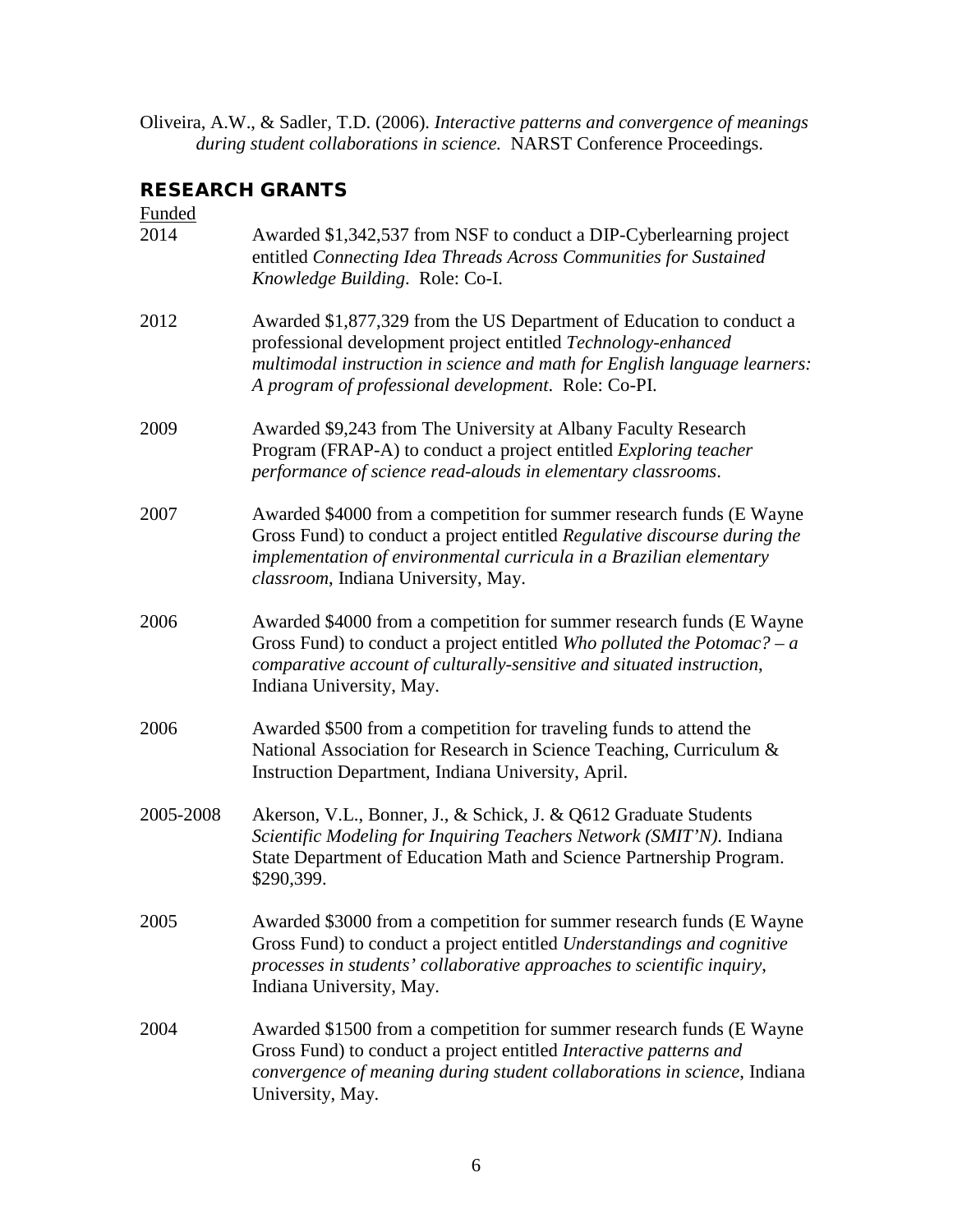1998 Awarded \$3000 Steven's Summer Research Assistantship to conduct a project entitled *Structural determination of human GAPDH*.

Pending or Unfunded

- Leung, R., Lin, S., Xue, X., Oliveira, A.W., & Hastings J. (2015). Making a Social Media Platform to Learn Climate Change. Funding Agency: NSF-AISL. \$ 300,356.00 Role: Co- PI. Status: Pending.
- Lin, S., Leung, R., Xue, X., Bell, E.M., & Oliveira, A.W. (2015). ITEST Strategies: Building a Sustainable Future: Blending Public Health Education within Environmental Health Science Learning through a Summer Institute for Grades 8- 10. Funding Agency: NSF-ITEST. \$1,837,075.00 Role: Co- PI. Status: Pending.
- Stromer-Galley, J., Strzalkowski, T., Oliveira, A.W., Folkestad, J., & Martey, R.M. (2014).Collaborative Research: Assessing Collaborative Learning and Automated Feedback in Online Education using the Tools for Higher Education Ensemble Assessment. Funding Agency: NSF-Cyberlearning. \$500,000.00. Role: Co- PI. Status: Not Funded.
- Oliveira, A.W., Vuille, M., Goodwin, D., & Vickers, J. (2014). Climate Discovery Games: A Partnership for the Exploration of Game-Based Pedagogical Approaches to Atmospheric Inquiry in Rural Schools. Funding Agency: NSF-MSP. \$1,197,169. Role: PI. Status: Not Funded.
- Shea, P., Oliveira, A.W. et al. (2012). SUNY Games: Collaborative Infrastructure Scale-Up of Immersive Environments for STEM and ICT Learning. Funding Agency: NSF-ITEST. \$1,197,710. Role: PI. Status: Not Funded.
- Oliveira, A.W., Vuille, M., & Quigley, C. (2013). Teaching Climate Change through Scientific Models. Funding Agency: NOAA. \$926,660.71. Role: PI. Status: Not Funded.
- Oliveira, A.W. (2012). CAREER: "Seeing" inquiry-based science classroom interactions through video. Funding Agency: NSF. \$813,274. Role: PI. Status: Not Funded.
- Meskill, C. & Oliveira, A.W. (2012). MOP: A Multimodal observation protocol for the teaching of high school science to English language learners. Funding Agency: NSF. \$298,000. Role: PI. Status: Not Funded.
- Applebee, A.N., Langer, J., & Oliveira, A.W. (2011). Writing science: A collaborative design research project to develop an intervention to support discipline-based writing instruction in middle-grade science. Funding Agency: Institute of Education Sciences. \$1,429,227. Role: Co-PI. Status: Not Funded.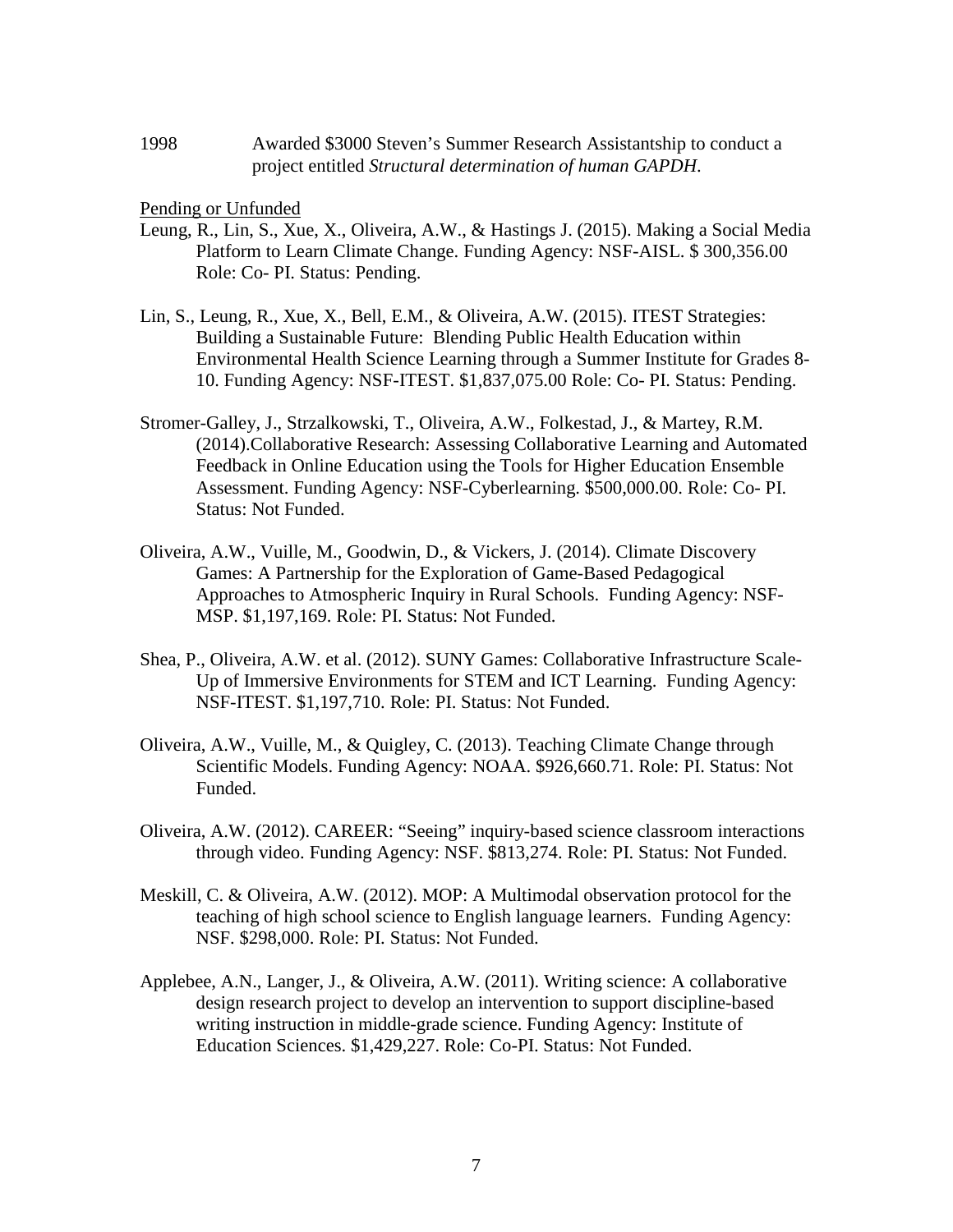- Oliveira, A.W. (2011). Teaching science through pictures in children's books during read-alouds. Funding Agency: Spencer. \$39,921. Role: PI. Status: Not Funded.
- Oliveira, A.W. (2010). CAREER: "Seeing" inquiry-based science classroom interactions through video. Funding Agency: NSF. \$708,026. Role: PI. Status: Not Funded.
- Oliveira, A.W., Vuille, M., Schwab, M., Amodeo, V., & Sullivan, E. (2010). *You're getting warmer: Finding clues to global climate change through scientific modeling*. Funding Agency: NASA. \$722,535.44. Role: PI. Status: Not Funded.
- Powers, S.E., Driscoll, C.T., Oliveira, A.W., & Ratcliffe, S. (2010). *Climate CARES – Climate change in the Adirondack region: Education and science*. Funding Agency: NSF. \$753,072.00. Role: Co-PI. Status: Not Funded.
- Akerson, V.L., Oliveira, A.W., Cullen, T., Townsend, S., & Hanuscin, D. (2010). *Understanding the nature of science through communities of practice: A hybrid model for teacher professional development*. Funding Agency: National Science Foundation. \$2,675,261. Role: Co-PI. Status: Not funded.

#### PRESENTATIONS

Refereed Conferences

- Oliveira, A.W., & Brown, A. (2016, April). *Exemplification in science instruction: Teaching and learning through examples*. Paper presented at the annual meeting of National Association for Research in Science Teaching, Baltimore, MD.
- Cronemberger, & Oliveira, A.W. (2016, March). *The semantic gravity of student science writing: Patterns of concreteness and abstraction in lab reports*. Paper presented at the Brazilian Graduate Students Conference. Cambridge, MA.
- Oliveira, A.W., & Brown, A. (2016, January). *Exemplification in science instruction: Teaching and learning through examples*. Paper presented at the International Meeting of the Association for Science Teacher Education, Reno, NV.
- Oliveira, A.W., & Akerson, V.L. (2015, September). *Environmental Agency in Classroom Argumentation: Crossing Sociocultural and Sociocognitive Boundaries*. Paper presented at the Biannual meeting of the European Science Education Research Association, Helsinki, Finland.
- Oliver, G., Reichen, B., Florencio-Wain, A., Judson, D., Oliveira, A., & Rodgers, C. (2015, August). *Structured Reflection: Inquiring about Practice and Seeing Student Learning*. Poster presented at School of Education Day: A Celebration of Innovations and Advancements, Albany, NY.
- Brown, A.O., & Oliveira, A.W. (2015, July). *Teaching by Example: A Pedagogical Approach to Animal Biology Instruction*. Paper presented at the Western Conference on Science Education, London, ON, Canada.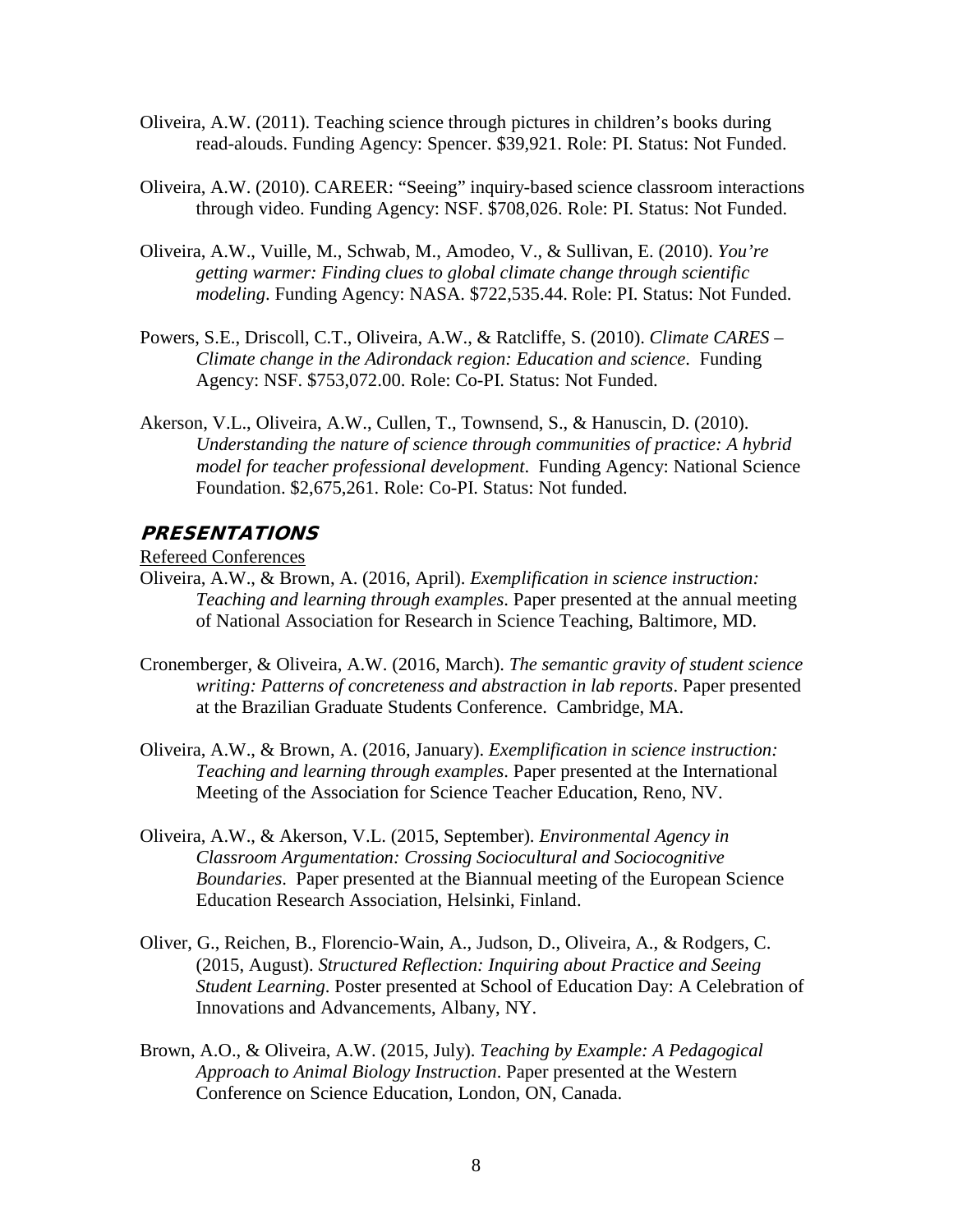- Cook, K., & Oliveira, A.W. (2015, April). *High School Students' Public Communication about Evolution*. Paper presented at the annual meeting of American Educational Research Association, Chicago, IL.
- Oliveira, A.W., & Cook, K. (2015, January*). Communicating Evolution to the Public: A Communicative Approach to Controversial Science Instruction*. Paper presented at the 2015 International Meeting of the Association for Science Teacher Education, Portland, OR.
- Weiland, I., Oliveira, A.W., & Hsu, T.-F. (2015, January). *Food discourse in science read-alouds*. Paper presented at the 2015 International Meeting of the Association for Science Teacher Education, Portland, OR.
- Reis, G., & Oliveira, A.W. (2014, October). *Promoting Democracy, Citizenship, and Justice Through Environmental Education*. Paper presented at the annual conference of the North American Association for Environmental Education, Ottawa, Canada.
- Oliveira, A.W., & Reis, G. (2014, May). *Dealing with Death of Classroom Pet in Elementary Science*. Paper presented at the annual conference of The Canadian Society for the Study of Education, Saint Catharines, ON, Canada.
- Oliveira, A.W., Sadler, T.D., & Nash, C.M. (2014, April). *Socioscientific Intertextuality in Secondary Science*. Paper presented at the annual meeting of National Association for Research in Science Teaching, Pittsburgh, PA.
- Wizner, F., & Oliveira, A.W., (2014, April). *Assessing Learning through Scientific Humor: The Views and Practices of a College Biology Instructor*. Paper presented at the annual meeting of National Association for Research in Science Teaching, Pittsburgh, PA.
- Wizner, F., & Oliveira, A.W., (2014, April). *Assessing Learning through Scientific Humor: The Views and Practices of a College Biology Instructor*. Paper presented at the annual meeting of American Educational Research Association, Philadelphia, PA.
- Oliveira, A.W., Sadler, T.D., & Nash, C.M. (2014, January). *Socioscientific Intertextuality in Secondary Science.* Paper presented at the 2014 International Meeting of the Association for Science Teacher Education, San Antonio, TX.
- Snyder, M.A., Oliveira, A.W., Reis, G., & Chaize, D.O. (2014, January). *Death and Dying in School Science*. Paper presented at the 2014 International Meeting of the Association for Science Teacher Education, San Antonio, TX.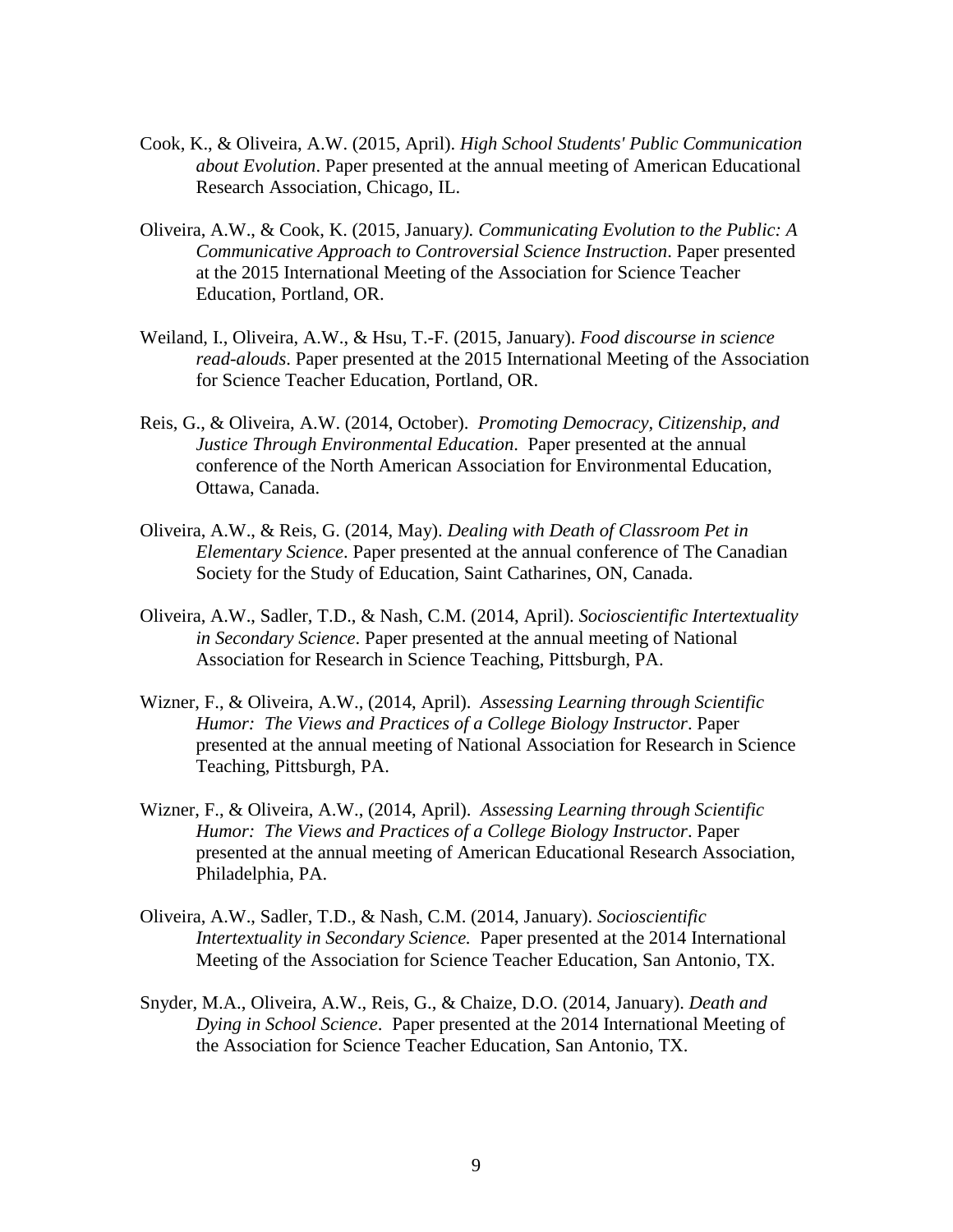- Rogers, P., Judson, D., Oliveira, A.W., Meskill, C. Gregory, K., & Imperial, C. (2013, November). *Accommodating the English language learner in mathematical discussions*. Paper presented at the 35th Annual Conference of the North American Chapter of the International Group for the Psychology of Mathematics Education (PME-NA) in Chicago, IL.
- Oliveira, A.W., Akerson, V.L., & Oldfield, M. (2013, April). *Environmental argumentation as sociocultural activity*. Poster presented at the annual meeting of National Association for Research in Science Teaching, Rio Grande, PR.
- Wizner, F., & Oliveira, A.W., (2013, April). *Scientific humor in university lectures*. Paper presented at the annual meeting of National Association for Research in Science Teaching, Rio Grande, PR.
- Glass, R., & Oliveira, A.W. (2013, January). *Simplified speech in science read-alouds*. Paper presented at the 2013 International Meeting of the Association for Science Teacher Education, Charleston, SC.
- Rivera, S., Oliveira, A.W., Rogers, P., Quigley, C.F., Samburskiy, D., & Barss, K. (2013, January). *Environmental agency in read-alouds*. Paper presented at the 2013 International Meeting of the Association for Science Teacher Education, Charleston, SC.
- Wizner, F., & Oliveira, A.W., (2013, January). *Scientific humor in university lectures*. Paper presented at the 2013 International Meeting of the Association for Science Teacher Education, Charleston, SC.
- Oliveira, A.W., Akerson, V.L., & Oldfield, M. (2013, January). *Environmental argumentation as sociocultural activity*. Paper presented at the 2013 International Meeting of the Association for Science Teacher Education, Charleston, SC.
- Snyder, C., Oliveira, A.W., & Paska, L.M. (2012, November) *"The teacher I have become is a teacher, not an engineer." Charting the transformation of career changers transitioning to secondary STEM teaching*. Paper presented at the 10<sup>th</sup> International Transformative Learning Conference, San Francisco, CA.
- Rivera, S., Mastroianni, M., Oliveira, A.W., Glass, R., Amodeo, V., & Wizner, F. (2012, March). *Reading pictorial models in elementary read-alouds*. Paper presented at the annual meeting of National Association for Research in Science Teaching, Indianapolis, IN.
- Mastroianni, M., Rivera, S., Glass, R., Oliveira, A.W., & Wizner, F. (2012, March). *Using pictorial models in elementary science read-alouds to communicate science across grade levels*. Paper presented at the annual meeting of National Association for Research in Science Teaching, Indianapolis, IN.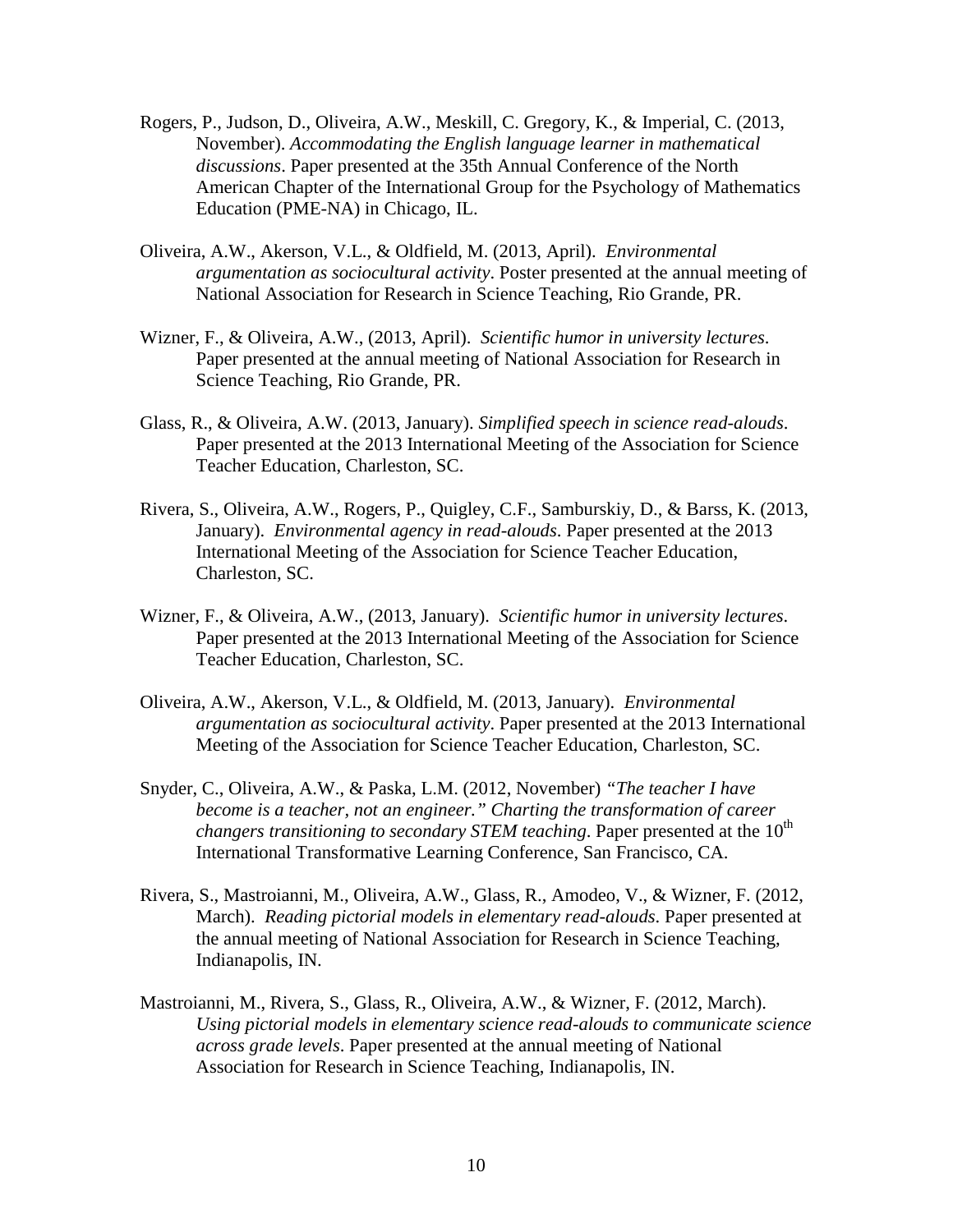- Rivera, S., Oliveira, A. W., Glass, R., Mastroianni, M., & Wizner, F. (2012, January). *Pictorial representation in science read-alouds: How elementary teachers communicate science to children across grade levels*. Paper presented at the 2012 International Meeting of the Association for Science Teacher Education, Clearwater, FL.
- Rivera, S., Oliveira, A. W., Glass, R., Mastroianni, M., & Wizner, F. (2012, January). *Pictorial representation in science read-alouds*. Paper presented at the 2012 International Meeting of the Association for Science Teacher Education, Clearwater, FL.
- Oliveira, A.W., & Paska, L., & Snyder, C. (2012, January). "*Accomplished Teachers Make It Look So Easy" Educating Career Changers Transitioning to Secondary STEM Teaching*. Paper presented at the 2012 International Meeting of the Association for Science Teacher Education, Clearwater, FL.
- Oliveira, A.W., Akerson, V. L., Colak, H., Pongsanon, K., & Genel, A., (2012, January). *Teacher hedging and the tentative nature of science inquiry discussions.* Paper presented at the 2012 International Meeting of the Association for Science Teacher Education, Clearwater, FL.
- Rivera, S., Oliveira, A. W., Glass, R., Mastroianni, M., Wizner, F., & Amodeo, V., (2011, September). *Reading pictures aloud: Science communication through pictorial models during read-alouds*. Paper presented at the Biannual meeting of the European Science Education Research Association, Lyon, France.
- Colak, H., Oliveira, A. W., Pongsanon, K., Genel, A., & Akerson, V. L., (2011, April). *Teacher hedging and the tentative nature of science inquiry discussions.* Paper presented at the annual meeting of National Association for Research in Science Teaching, Orlando, FL.
- Oliveira, A.W., Wilcox, K.C., Angelis, J., Applebee, A.N., Amodeo, V., & Snyder, M.A (2011, April). *Best practice in middle school science*. Paper presented at the annual meeting of National Association for Research in Science Teaching, Orlando, FL.
- Oliveira, A.W. (2011, April). *Nature of science communication in teacher personal pronouns*. Poster presented at the annual meeting of National Association for Research in Science Teaching, Orlando, FL.
- Cook, K., Oliveira, A.W., & Buck, G.A. (2011, April). *Framing evolution discussion intellectually*. Paper presented at the annual meeting of National Association for Research in Science Teaching, Orlando, FL.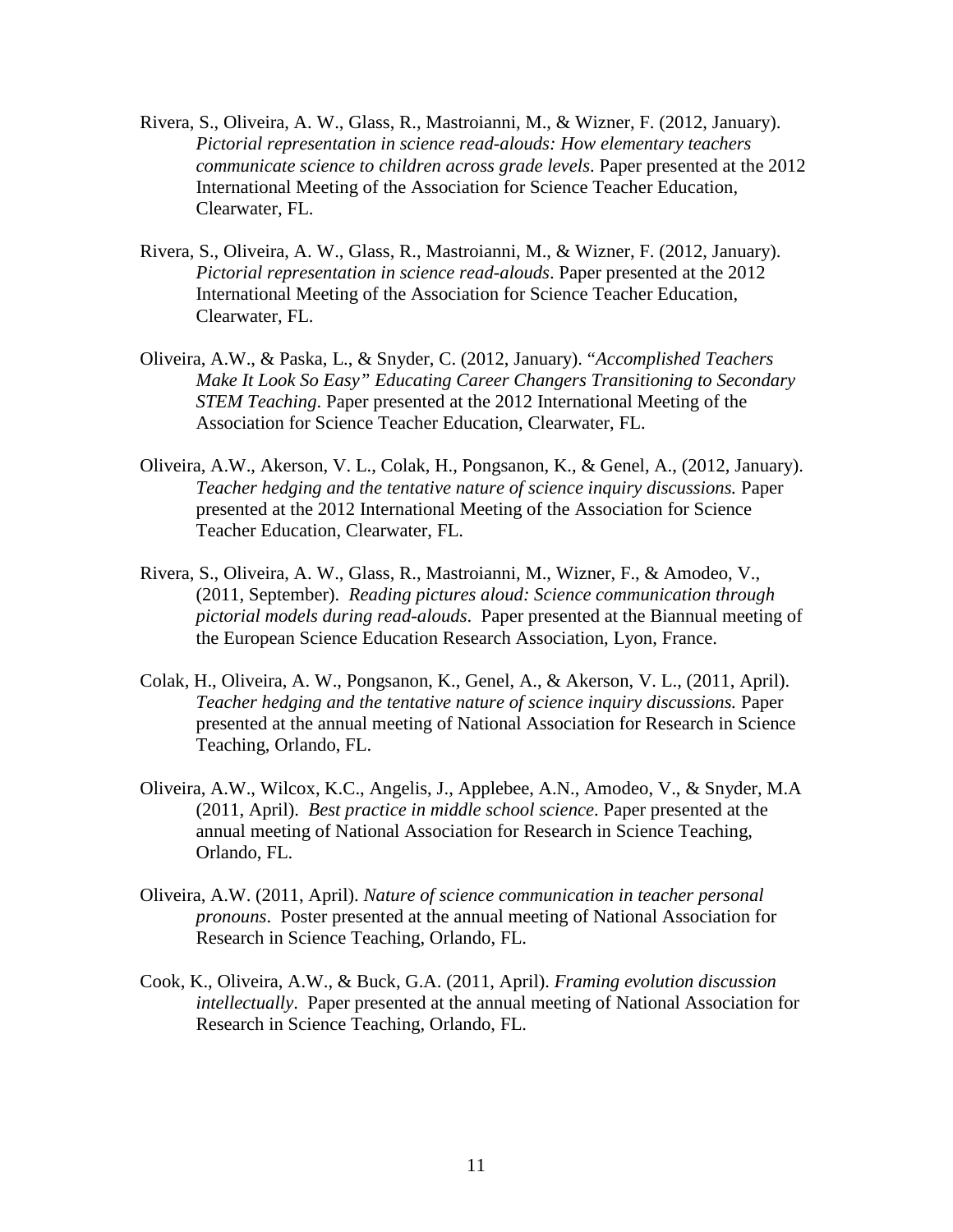- Mastroianni, M., Wizner, F., & Oliveira, A.W. (2011, January). *Elementary teachers' performance of science read-alouds*. Paper presented at the 2011 International Meeting of the Association for Science Teacher Education, Minneapolis, MN.
- Oliveira, A.W., Wilcox, K.C., Angelis, J., Applebee, A.N., Amodeo, V., & Snyder, M.A (2011, January). *Best practice in middle school science*. Paper presented at the 2011 International Meeting of the Association for Science Teacher Education, Minneapolis, MN.
- Oliveira, A.W. (2011, January). *Science communication in teacher personal pronouns*. Paper presented at the 2011 International Meeting of the Association for Science Teacher Education, Minneapolis, MN.
- Oliveira, A. W. (2010, March). *Engaging students in guided science inquiry discussions: Elementary teachers' oral strategies*. Paper presented at the annual meeting of National Association for Research in Science Teaching, Philadelphia, PA.
- Oliveira, A. W. (2009, September). *Politeness and teacher directive behaviors in inquirybased science classrooms*. Paper presented at the Biannual meeting of the European Science Education Research Association, Istanbul, Turkey.
- Oliveira, A. W., Colak, H., & Akerson, V. L. (2009, September). *"Who Polluted the Potomac? The Translation and Implementation of an Environmental Story in Brazilian and Turkish Elementary Classrooms*. Paper presented at the Biannual meeting of the European Science Education Research Association, Istanbul, Turkey.
- Quigley, C.F., Oliveira, A.W., & Buck, G.A. (2009, April). "*Coming to terms with language: The translation of technical terminology in science textbooks*." Paper presented at the annual meeting of National Association for Research in Science Teaching, Garden Grove, CA.
- Oliveira, A. W. (2009, April). "*Teacher-student interaction: The overlooked dimension of inquiry-based professional development*." Poster presented at the annual meeting of National Association for Research in Science Teaching, Garden Grove, CA.
- Oliveira, A. W. (2009, April). "*"Are you curious as to whether crayfish have a sweet tooth or not?" Teacher questioning in inquiry-based science classrooms*." Paper presented at the annual meeting of National Association for Research in Science Teaching, Garden Grove, CA.
- Oliveira, A. W. (2009, April). "*"May the force be with you": Teachers Promoting Student Involvement through Poetics in Science Classrooms*." Paper presented at the American Educational Research Association Annual Meeting, San Diego, CA.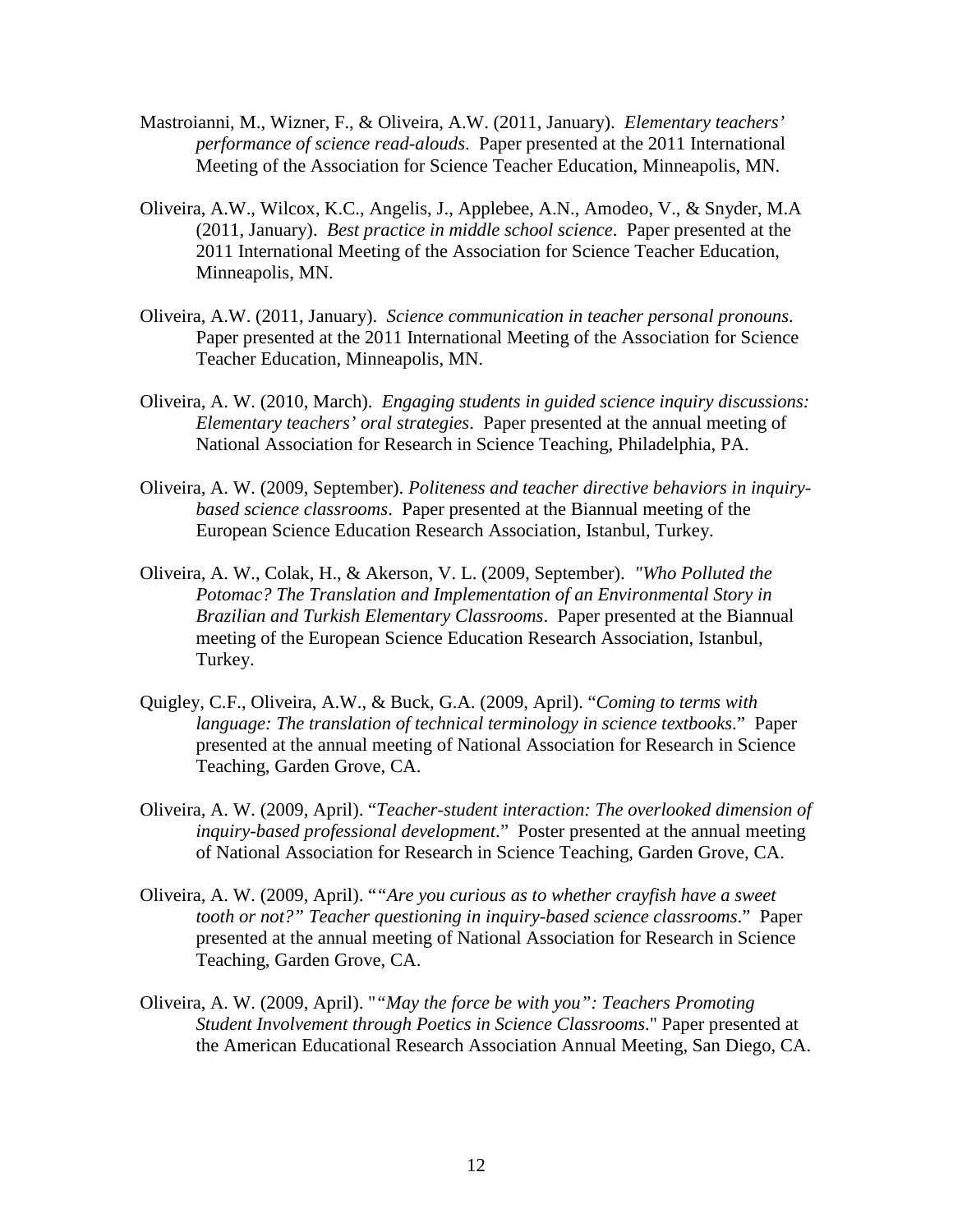- Pongsanon, K., Oliveira, A. W., Akerson, V. L., Colak, H., & Genel, A. (2008, April). *Getting the Big Picture: The Impact of a Summer Workshop on Teachers' Views of Scientific Inquiry, Nature of Science and Classroom Interaction.* Paper presented at the annual meeting of National Association for Research in Science Teaching, Baltimore, MD.
- Oliveira, A. W., Colak, H., & Akerson, V. L. (2008, April). *"Who Polluted the Potomac? The Translation and Implementation of an Environmental Story in Brazilian and Turkish Elementary Classrooms*. Paper presented at the annual meeting of National Association for Research in Science Teaching, Baltimore, MD.
- Oliveira, A.W., Donnelly, L., Akerson, V., Colak, H., & Pongsanon K. (2008, January). *Teacher-Student Interaction: Drawing Connections among Classroom Discourse, Scientific Inquiry, and Explicit NOS Instruction*. Three-hour workshop presented at the 2008 International Meeting of the Association for Science Teacher Education, Saint Louis, MO.
- Oliveira, A.W., & Sadler, T.D. (2007, April). *The linguistic construction of expert identity in teacher-student discussions of science*. Poster presented at the annual meeting of National Association for Research in Science Teaching, New Orleans, LA.
- Oliveira, A.W., & Sadler, T.D. (2006, April). *Interactive patterns and convergence of meanings during student collaborations in science.* Paper presented at the annual meeting of National Association for Research in Science Teaching, San Francisco, CA.
- Phillipson-Mower, T., Townsend, S., White, O., & Oliveira, A.W. (2006, February). *Make connections with environmental education.* Oral presentation at Hoosier Association of Science Teachers, Inc. (HASTI), Indianapolis, IN.
- Oliveira, A.W. (2004, July). *Teaching chemistry via investigative cases*. Six-hour workshop offered during the XII National Meeting of Chemistry Students/XIII Midwest Meeting of Debates about Chemistry Teaching, Goiania, Brazil.
- Oliveira, A.W. (2004, February). *Investigative case-based learning (ICBL), not your usual high school science.* Oral presentation at Hoosier Association of Science Teachers, Inc. (HASTI), Indianapolis, IN.
- Waterman, M.A., Stanley, E.D., Oliveira A.W., & DeSantos, V. (2003, January). *Implementing case-based learning with Brazilian high school and U.S. college teachers*. Association for the Education of Teachers of Science. St. Louis, MO.

Other Presentations & Seminars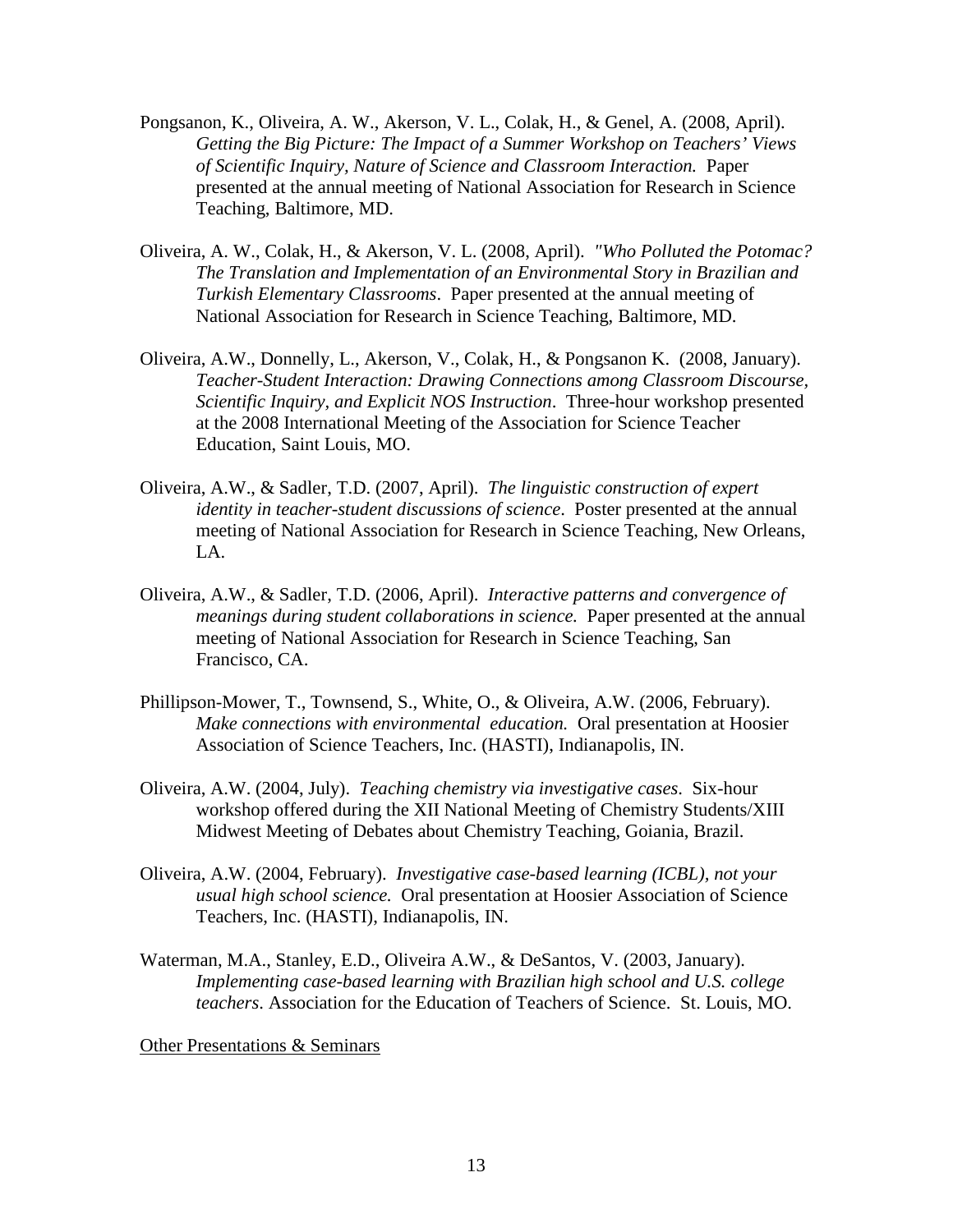- Oliveira, A.W. (2015, February). Food Appraisal: Discussing Healthy Diet and Eating in Elementary Science. Paper presented at the Albany Consortium for Research in Instructional Design and Technology (ACRIDAT), Albany, NY.
- Oliveira, A.W. (2014, October). *Socioscientific intertextuality: A text-based framework for environmental and science education*. Oral presentation at the research symposium At the Crossroads of Environmental and Science Education: Towards an International Collaborative Research Agenda, Ottawa, Canada.
- Oliveira, A.W. (2014, July). *Science Curriculum and Instruction in the US*. Catholic University of Brasilia, Brazil.
- Oliveira, A.W. (2014, April). *Questioning and Inquiry in STEM*. Master Teacher Program, Albany, NY.
- Oliveira, A.W., & Nash, C.M. (2014, April). Socioscientific Intertextuality in Secondary Science. Paper presented at the Albany Consortium for Research in Instructional Design and Technology (ACRIDAT), Albany, NY.
- Shea, P., Oliveira, A., & Ramamurthy, B. (2013, March). SLN SOL Summit. *SUNY Games: An IITG Panel Discussion*. Syracuse, NY.
- Rivera, S., Oliveira, A., & Samburskiy, D., (2012, December). *Environmental agency in read-alouds*. Paper presented at the Albany Consortium for Research in Instructional Design and Technology (ACRIDAT), Albany, NY.
- Glass, R., & Oliveira, A.W. (2012, November). *Science language accommodation in elementary school read-alouds*. Paper presented at the Albany Consortium for Research in Instructional Design and Technology (ACRIDAT), Albany, NY.
- Oliveira, A.W. (2012, October). *Science communication in teacher personal pronouns*. Paper presented at the Albany Consortium for Research in Instructional Design and Technology (ACRIDAT), Albany, NY.
- Snyder, C., Oliveira, A.W., & Paska, L.M. (2012, March). *STEM career changers' transformation into science teachers*. Paper presented at the Albany Consortium for Research in Instructional Design and Technology (ACRIDAT), Albany, NY.
- Oliveira, A.W. (2012, February). *Teacher hedging and the tentative nature of science inquiry discussions*. Paper presented at the Albany Consortium for Research in Instructional Design and Technology (ACRIDAT), Albany, NY.
- Oliveira, A.W. Mastroianni, M., Glass, R., & Rivera, S. (2011, April). *Multiple visual representation in science read-alouds*. Paper presented at the Albany Consortium for Research in Instructional Design and Technology (ACRIDAT), Albany, NY.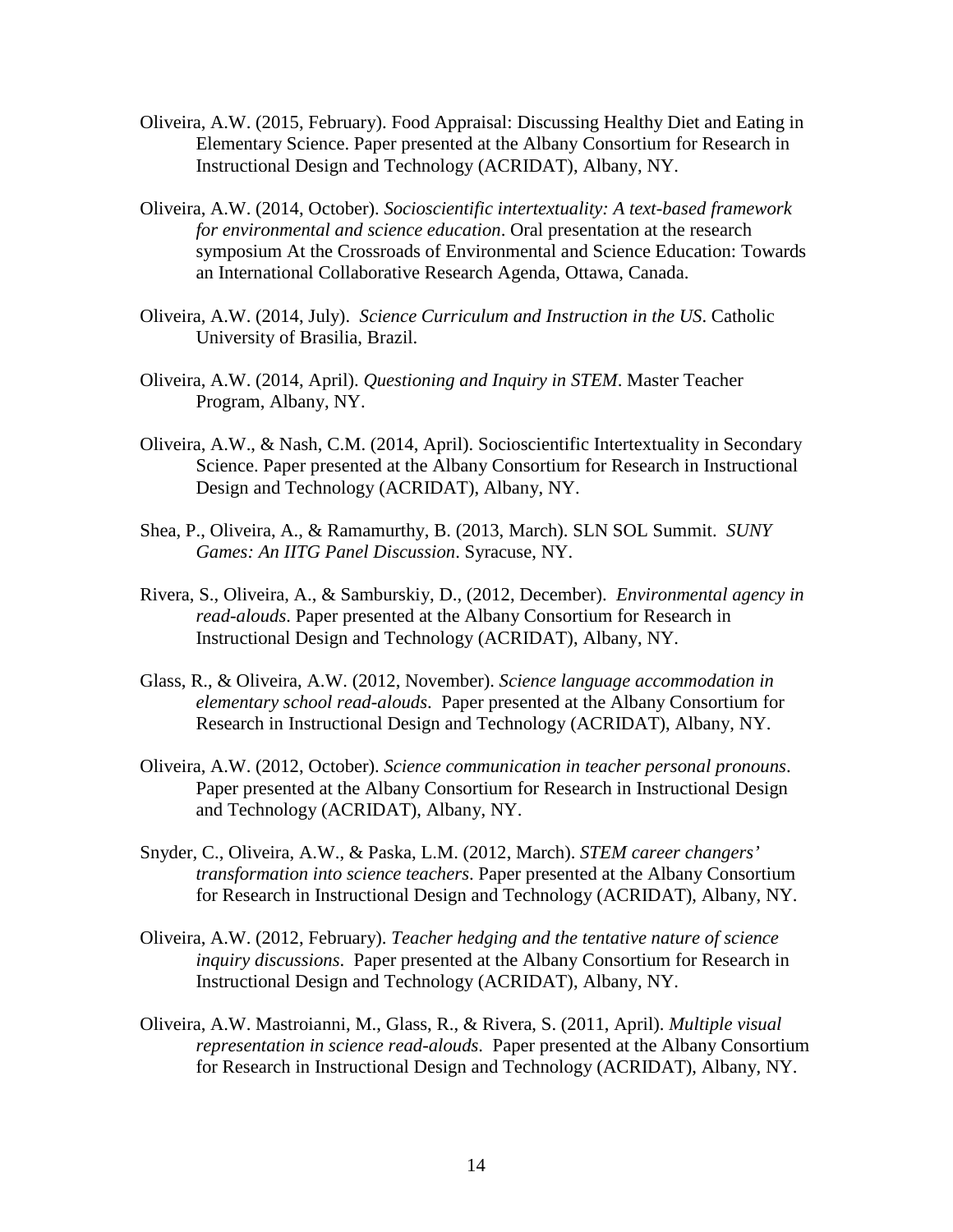- Oliveira, A. W. (2010, November). *Politeness and teacher directive behaviors in inquirybased science classrooms*. Invited paper presentation at the Syracuse University, Syracuse, NY.
- Oliveira, A.W. Mastroianni, M., Glass, R., & Rivera, S. (2010, October). *Reading pictures aloud: How teachers communicate science through pictorial models during read-alouds*. Paper presented at the Albany Consortium for Research in Instructional Design and Technology (ACRIDAT), Albany, NY.
- Oliveira, A.W., Rivera, S., & Mastroianni, M. (2010, October). *Models and modeling approaches to mathematics instruction*. Invited oral presentation at the 2010 University in the High School Program, Albany, NY.
- Oliveira, A.W. (2010, March). *Teaching evolution through intellectual discussion in the secondary science classroom*. Paper presented at the Albany Consortium for Research in Instructional Design and Technology (ACRIDAT), Albany, NY.
- Oliveira, A. W. (2009, September). Improving *teacher questioning in science inquiry discussions through professional development*. Paper presented at the Albany Consortium for Research in Instructional Design and Technology (ACRIDAT), Albany, NY.
- Oliveira, A. W. (2009, February). "*"Kindergarten, can I have your eyes and ears?" Politeness and Teacher Directive Choices in Inquiry-Based Science Classrooms*." Paper presented at the Albany Consortium for Research in Instructional Design and Technology (ACRIDAT), Albany, NY.
- Oliveira, A.W. (2008, September). *"Who Polluted the Potomac?" The Translation and Implementation of an Environmental Story in Brazilian and Turkish Elementary Classrooms*. Paper presented at the Albany Consortium for Research in Instructional Design and Theory (ACRIDAT), Albany, NY.
- Oliveira, A.W. (2008, March). *Multilingual Curriculum Implementation: Exploring the Impact of Translation on Environmental Instruction*. Paper presented at the 2008 Indiana University Science Education Research Symposium, Bloomington, IN.
- Pongsanon, K., Oliveira, A. W., Akerson, V. L., Colak, H., & Genel, A. (2008, March). *Getting the Big Picture: The Impact of a Summer Workshop on Teachers' Views of Scientific Inquiry, Nature of Science and Classroom Interaction.* Paper presented at the 2008 Indiana University Science Education Research Symposium, Bloomington, IN.
- Oliveira, A.W., & Suslak, D.F. (2007, March). *Analyzing language, interaction and outcomes in an inquiry-based classroom*. Paper presented at the 2007 Indiana University Science Education Research Symposium, Bloomington, IN.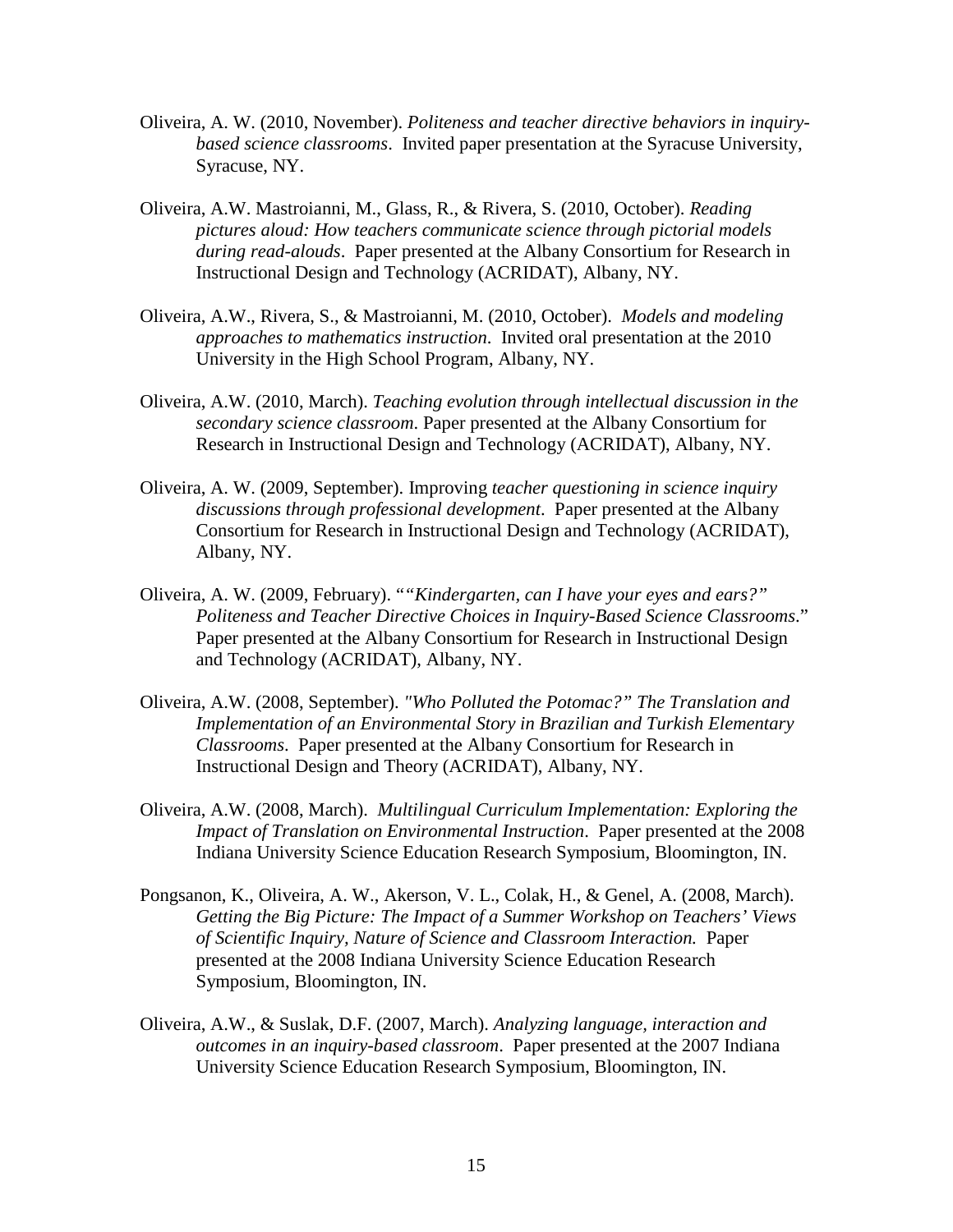- Oliveira, A.W. (2007, February). *Curriculum translation and the development of environmental awareness among Brazilian and Turkish elementary students*. Paper presented at the 2007 Indiana University Science Education Brown Bag Series, Bloomington, IN.
- Oliveira, A.W. (2006, March). *The linguistic construction of expert identity in teacherstudent discussions of science*. Paper presented at the 2005 Indiana University Science Education Research Symposium, Bloomington, IN.
- Oliveira, A.W. (2006, March). *The linguistic construction of expert identity in teacherstudent discussions of science*. Invited paper presentation at the University of Florida, Gainesville, FL.
- Oliveira, A.W. (2005, March). *Interactive patterns and convergence of meanings during student collaborations in science.* Paper presented at the 2005 Indiana University Science Education Research Symposium, Bloomington, IN.
- Oliveira, A.W. (2003, June). *Colloquial English*. Five-hour workshop offered during the IV Pedagogical Week of Goias State University, Brazil.
- Oliveira, A.W. (2002, June). *A fungus with a mission*. Oral presentation at BioQUEST Workshop, Beloit, WI.
- Oliveira, A.W., DeSouza, V. (2002, May). *Using LifeLines cases in the classroom*. Oral presentation at LifeLines Online Workshop, Cape Girardeau, MO.
- Oliveira, A.W., DeSouza, V. (2001, August-December). *Biology case-based learning in Brazilian high schools*. Professional Development Workshop offered to pre and in-service high school biology teachers, Goias State University, Ipora, GO, Brazil.
- Oliveira, A.W. (2000, June). *Determination of protein structures*. Five-hour workshop offered at Goias State University, Brazil.
- Oliveira, A.W. (1996, September). *Phytochemical study of Pyrostegia venusta Myers*. IV Internal Seminary of Scientific Initiation/CNPq, Goiania, GO, Brazil.

# TEACHING AND ADVISING

Professional Work Experience

**University at Albany (NY)**: Associate Professor of Science Education 2014 – present ETAP 710: Principles of Curriculum Development

**University at Albany (NY)**: Assistant Professor of Science Education 2008 – 2014 Courses Taught All Graduate Level:

UFSP 100: Introduction to Science Education ETAP 614: Science for Children ETAP 652S: Teaching Science in the Secondary School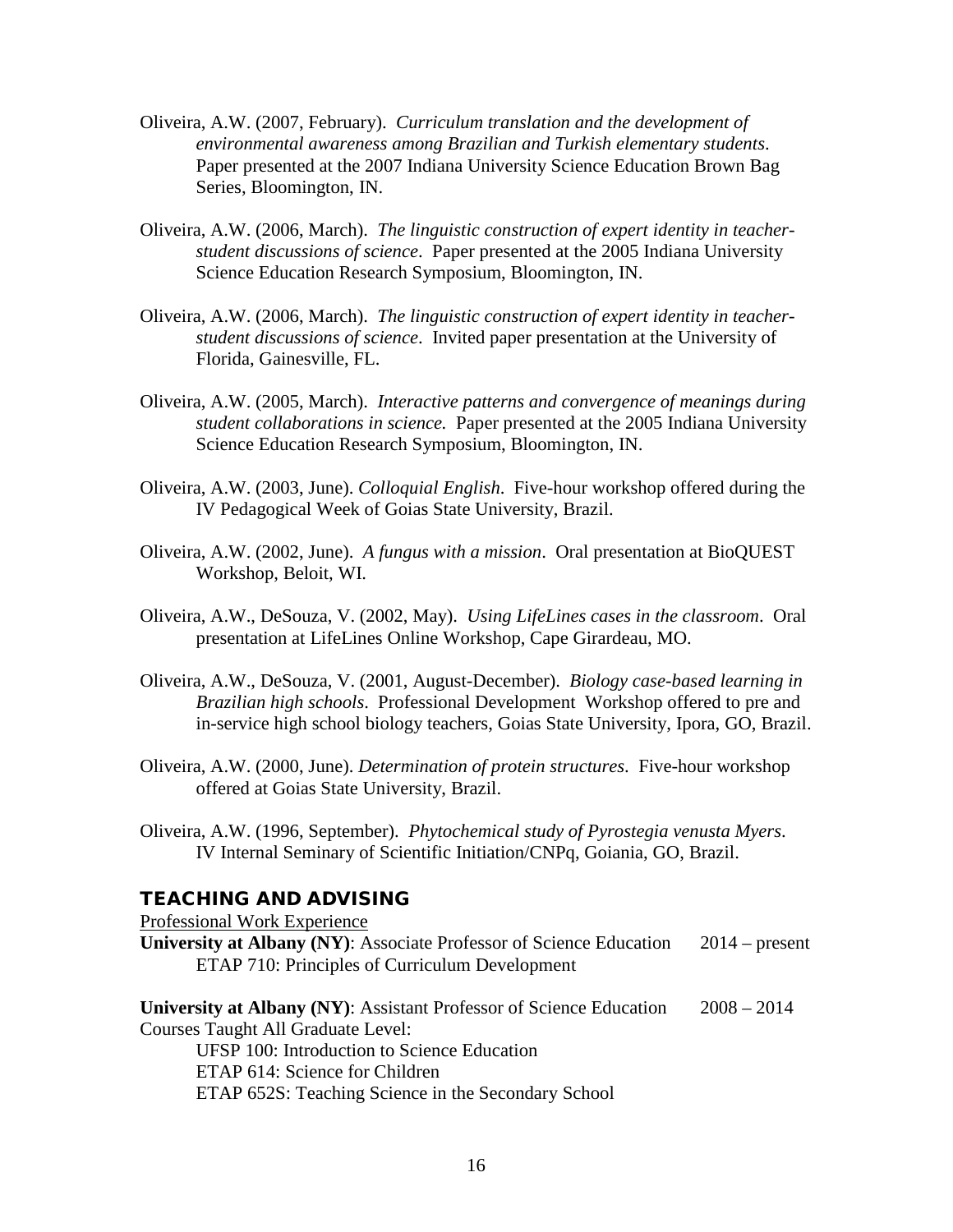| ETAP 655: Modeling in Science and Mathematics Instruction<br>ETAP 750: Environmental and Socioscientific issues in science<br>education |            |
|-----------------------------------------------------------------------------------------------------------------------------------------|------------|
| ETAP 751: Science and Mathematics Discourse                                                                                             |            |
| ETAP 850: Current Issues in Science Education                                                                                           |            |
| <b>Indiana University (IU): Adjunct Faculty</b>                                                                                         | 2008 (Sum) |
| Research Assistant, Science Education,                                                                                                  | 2007-2008  |
| Coordinated an inquiry-based summer institute for in-service                                                                            |            |
| elementary teachers. Facilitated instruction and discussion                                                                             |            |
| sessions focused on classroom language and teacher-student                                                                              |            |
| interaction.                                                                                                                            |            |
| Coordinated school-year, follow-up meetings, provide in-service                                                                         |            |
| elementary teachers with classroom support, video-record                                                                                |            |
| teachers' implementation of inquiry science lessons, and conduct                                                                        |            |
| data analysis.                                                                                                                          |            |
| <b>Instructor, Saturday Science Program</b>                                                                                             | 2007-2007  |
| <b>Courses Taught All Elementary Level:</b>                                                                                             |            |
| Food Science                                                                                                                            |            |
| <b>Chemistry Magic</b>                                                                                                                  |            |
| Research Assistant, Science Education                                                                                                   | 2006-2007  |
| Assisted faculty members with writing of research grants,                                                                               |            |
| applications for human subjects committee, video-recording of                                                                           |            |
| classes, and data analysis.                                                                                                             |            |
| Tutor, Mathematics                                                                                                                      | 2004-2008  |
| <b>Courses Taught All Secondary Level:</b>                                                                                              |            |
| SAT Mathematics to ESL students from Angola.                                                                                            |            |
| <b>Assistant Instructor, Science Education</b>                                                                                          | 2003-2006  |
| Courses Taught All Undergraduate Level:                                                                                                 |            |
| Science in the Elementary School                                                                                                        |            |
| Introduction to Scientific Inquiry                                                                                                      |            |
| Goias State University (Brazil): Assistant Instructor of Mathematics                                                                    | 2003-2003  |
| Education                                                                                                                               |            |
| Courses Taught All Undergraduate Level:                                                                                                 |            |
| <b>Plane Geometry</b>                                                                                                                   |            |
| <b>Space Geometry</b>                                                                                                                   |            |
| <b>Functions for Complex Numbers</b>                                                                                                    |            |
| <b>History of Mathematics</b>                                                                                                           |            |
| <b>Elements of Mathematics</b>                                                                                                          |            |
| <b>Financial Mathematics</b>                                                                                                            |            |
| Probability and Statistics                                                                                                              |            |
| Teaching Mathematics at the Elementary School                                                                                           |            |
| Algebra for Elementary and Secondary Teachers                                                                                           |            |
| Southeast Missouri State University (MO): Adjunct Faculty                                                                               | 2001-2002  |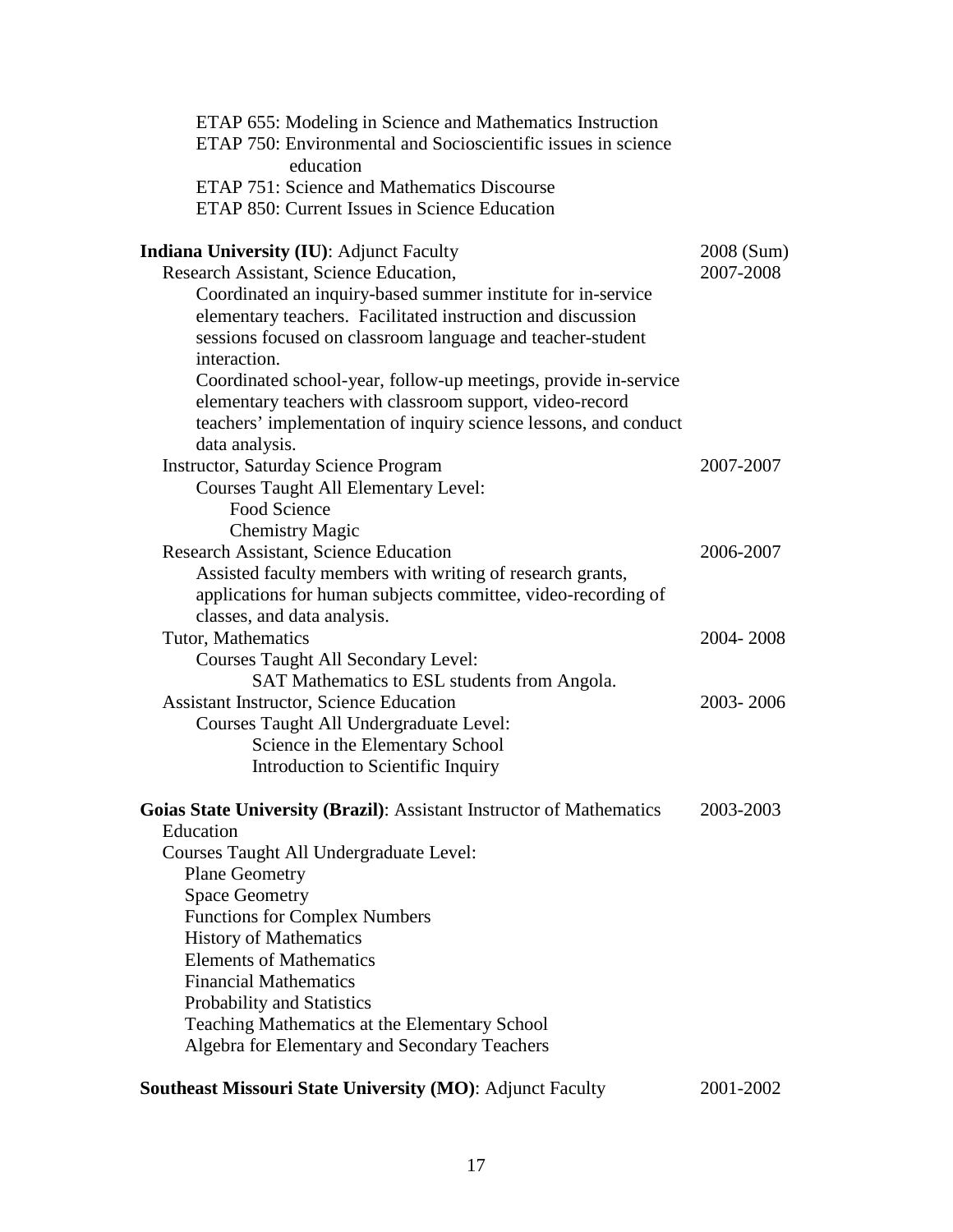| <b>Teaching Assistant of Science Education</b><br>Courses Taught All Undergraduate Level:<br>Introduction to the Process of Science for Elementary Teachers<br>Webmaster, Science Education<br>Created and maintained a professional development website:<br>http://cstl-csm.semo.edu/biocases/ english/english_intro.htm                                                                                                                                                                                                                                                                                                              |           |  |  |
|----------------------------------------------------------------------------------------------------------------------------------------------------------------------------------------------------------------------------------------------------------------------------------------------------------------------------------------------------------------------------------------------------------------------------------------------------------------------------------------------------------------------------------------------------------------------------------------------------------------------------------------|-----------|--|--|
| Goias State University (Brazil): Assistant Instructor of Biology and<br>Chemistry<br>Courses Taught All Undergraduate Level:<br>Human Physiology<br><b>Biostatistics</b><br><b>Plane Geometry</b><br><b>Space Geometry</b><br>Biochemistry<br><b>General Chemistry</b><br>Physics I - Mechanics<br>Physics II - Electricity                                                                                                                                                                                                                                                                                                            | 2000-2001 |  |  |
| <b>Cultura Americana (Brazil):</b> Tutor, English as a Second Language                                                                                                                                                                                                                                                                                                                                                                                                                                                                                                                                                                 | 2000-2001 |  |  |
| <b>University of Missouri (MO): Adjunct Faculty</b><br>Research Assistant, Protein Crystallography<br>Performed protein purification in a FPLC system, searched for<br>crystallization conditions of proteins, collected data in x-ray<br>diffractometer under cryogenic conditions, solved protein<br>structures by using Denzo, Scalepack and Xplor programs,<br>collected data at Synchrotron in the Brookhaven National Lab,<br>trained new graduate students, maintained lab equipment and<br>ordered chemicals.<br><b>Teaching Assistant of Chemistry</b><br>Courses Taught All Undergraduate Level:<br><b>General Chemistry</b> | 1998-1999 |  |  |
| <b>Colegio Objectivo (Brazil): Teacher of Physics</b><br><b>Courses Taught All Secondary Level:</b><br><b>General Physics</b>                                                                                                                                                                                                                                                                                                                                                                                                                                                                                                          | 1997-1997 |  |  |
| <b>MERCOIL – Oil Distributor (Brazil):</b> Intern, Gasoline Quality Control 1996-1996<br>Visited gas stations to perform quality control tests on various fuels<br>(oil derivatives and alcohol), recorded field-test results and forwarded<br>reports to central base.                                                                                                                                                                                                                                                                                                                                                                |           |  |  |
| Goias Federal University (Brazil): Student Assistant, Chemistry<br><b>Research Assistant</b><br>Searched for medicinal plants with therapeutic potential, extracted                                                                                                                                                                                                                                                                                                                                                                                                                                                                    | 1995-1996 |  |  |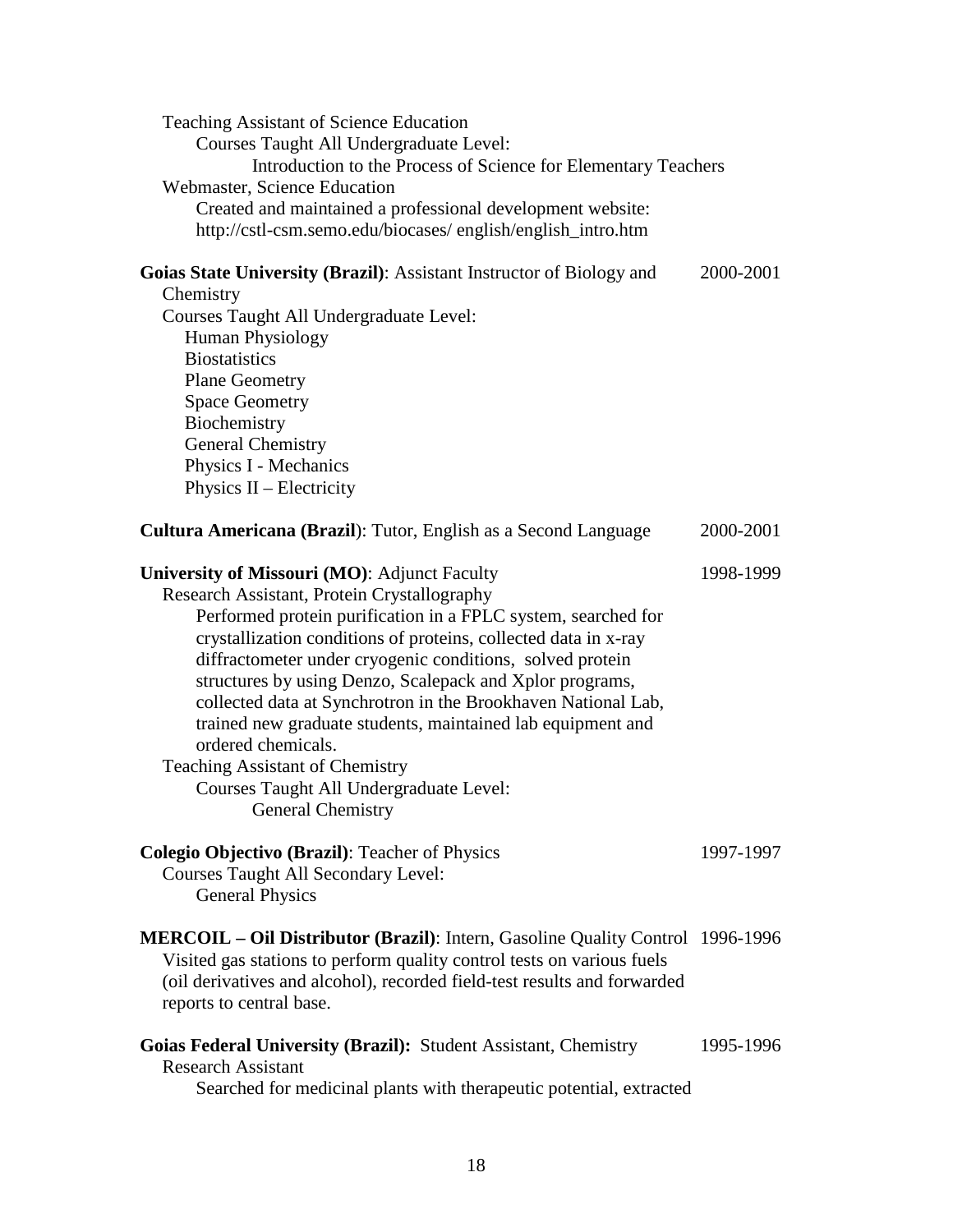| and isolated plant compounds (chromatographic techniques), and<br>tested bioactivity on bacterial colonies.<br><b>Teaching Assistant, Chemistry</b><br>Courses Taught All Undergraduate Level:<br>Organic Chemistry Lab |                                                                                                                         |  |
|-------------------------------------------------------------------------------------------------------------------------------------------------------------------------------------------------------------------------|-------------------------------------------------------------------------------------------------------------------------|--|
| <b>Graduate Student Advising</b><br><b>Previous Doctoral Students - UAlbany</b>                                                                                                                                         |                                                                                                                         |  |
| Stephanie Conklin<br>Women's Decision to Enter into STEM Fields                                                                                                                                                         | <b>Dissertation Committee Chair</b>                                                                                     |  |
| <b>Rory Glass</b><br>A Study of the Emergence of Student Tacit Knowledge in Response to<br><b>Environmental Images and Science Instruction</b>                                                                          | <b>Dissertation Committee Chair</b>                                                                                     |  |
| Jingping Chen<br>Formative Assessment for Collaborative Knowledge Building in Chinese<br><b>Elementary Science Classrooms</b>                                                                                           | <b>Dissertation Committee Member</b>                                                                                    |  |
| Denis Samburskiy<br><b>ESL</b> and <b>EFL</b> Learners                                                                                                                                                                  | <b>Dissertation Committee Member</b><br>The Effect of a Dual-Coding Elucidation Technique on Idiom Comprehension in     |  |
| Francine Wizner<br>Instructional Scientific Humor in the Secondary Classroom                                                                                                                                            | <b>Dissertation Committee Chair</b>                                                                                     |  |
| Melody Nadeau<br>Native Speaker Teachers: Exploring Differences in Language Use                                                                                                                                         | <b>Dissertation Committee Member</b><br>Adult Learners of English Interacting with Native Speaker Teachers and Non      |  |
| Karen M. Gregory<br>and Science Instructors' Use of Multimodal Accommodations with ELs                                                                                                                                  | <b>Dissertation Committee Chair</b><br>When Every Teacher is a Language Teacher: A Case Study of High School Math       |  |
| Umit Boz<br><b>Online Task-Based Dialogues</b>                                                                                                                                                                          | <b>Dissertation Committee Member</b><br>Discursive Leadership and Conceptual Fluency in Non-Native English Speakers'    |  |
| Seema Rivera<br>Read-Alouds                                                                                                                                                                                             | <b>Dissertation Committee Chair</b><br>How the Nature of Science is Presented to Elementary Students in Science         |  |
| Deven Horne<br>a Child"                                                                                                                                                                                                 | <b>Dissertation Committee Member</b><br>The Revelation of Teacher Identity in the Process of the "Descriptive Review of |  |
|                                                                                                                                                                                                                         |                                                                                                                         |  |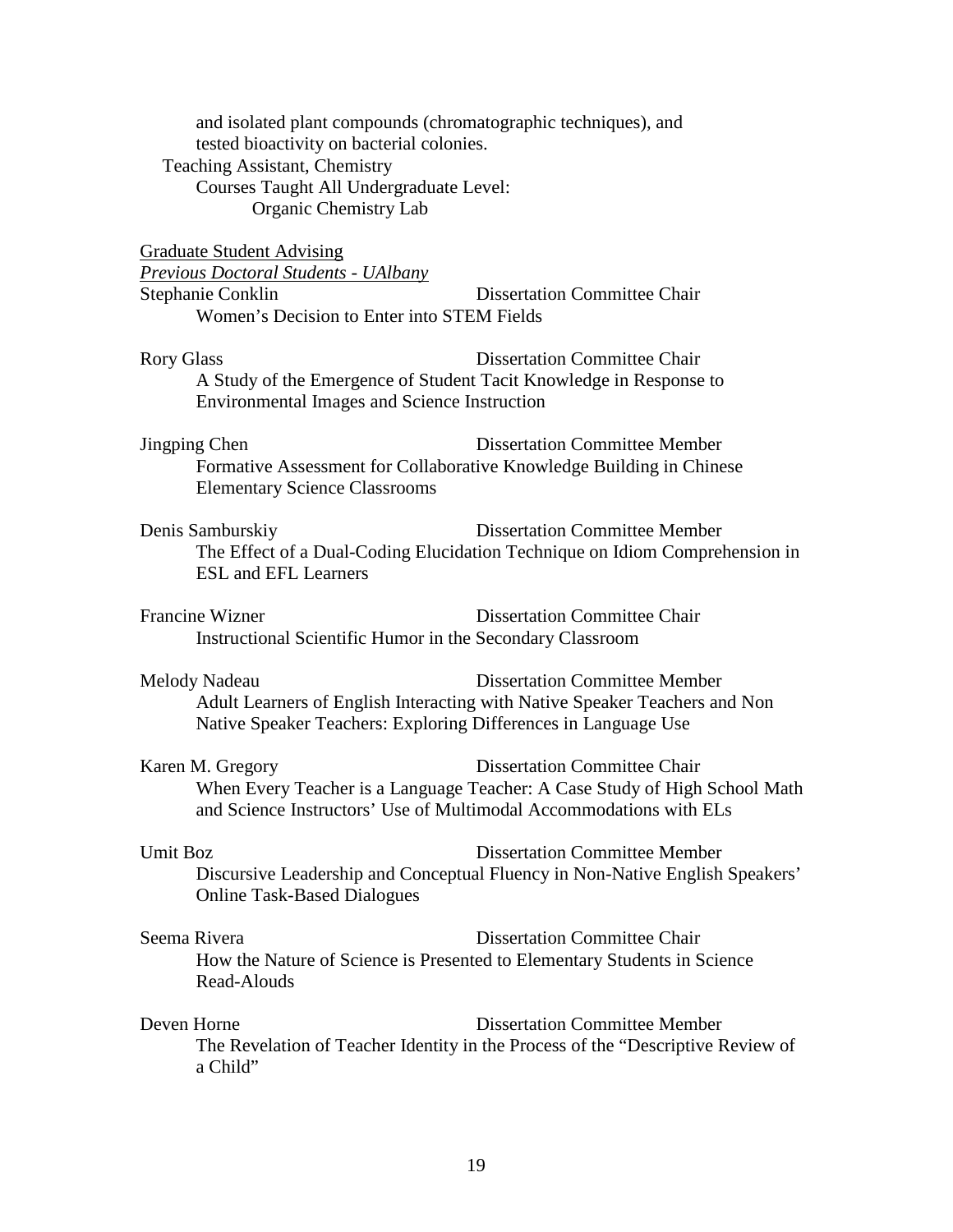Larry Paska Dissertation Committee Member Does Film Affect Learning Engagement?: Historical Inquiry and the Document-Based Question in a Middle School Social Studies Classroom

Connie Woytowich Certificate of Advanced Studies

*Previous Doctoral Students – Rensselaer Polytechnic Institute* Paul Meyer Dissertation Committee Co-Chair Infrared Astronomy in Science and Education

*Previous Doctoral Students – University of Rochester*

Demeke Yeneayhu Dissertation Committee Member Mapping Science in Discourse-Based Inquiry Classrooms

*Doctoral Candidates*

Linda Oehler-Marx Ruchi Mehta Owen Donovan Michele Snyder Patterson Rogers Celia Rouse Christina Nash Vincent Amodeo

*Doctoral Students – Dissertation Proposal* Shelli Casler-Failing Shuyi Liao-Eagle

*Other Doctoral Students* Christopher Imperial

*Masters Students* 20-30 students in various masters programs at ETAP Department

# **SERVICE**

University, Department & School Served as interim chair of ETAP Department (2014-2015)

Served on SOE Faculty Council (2014-present)

Served on ETAP Department Faculty Committee (2014)

Served on ETAP Department Student Committee (2008-2013)

Served as an evaluator on campus committee for the 2012-2013 UAlbany Fullbright Applications.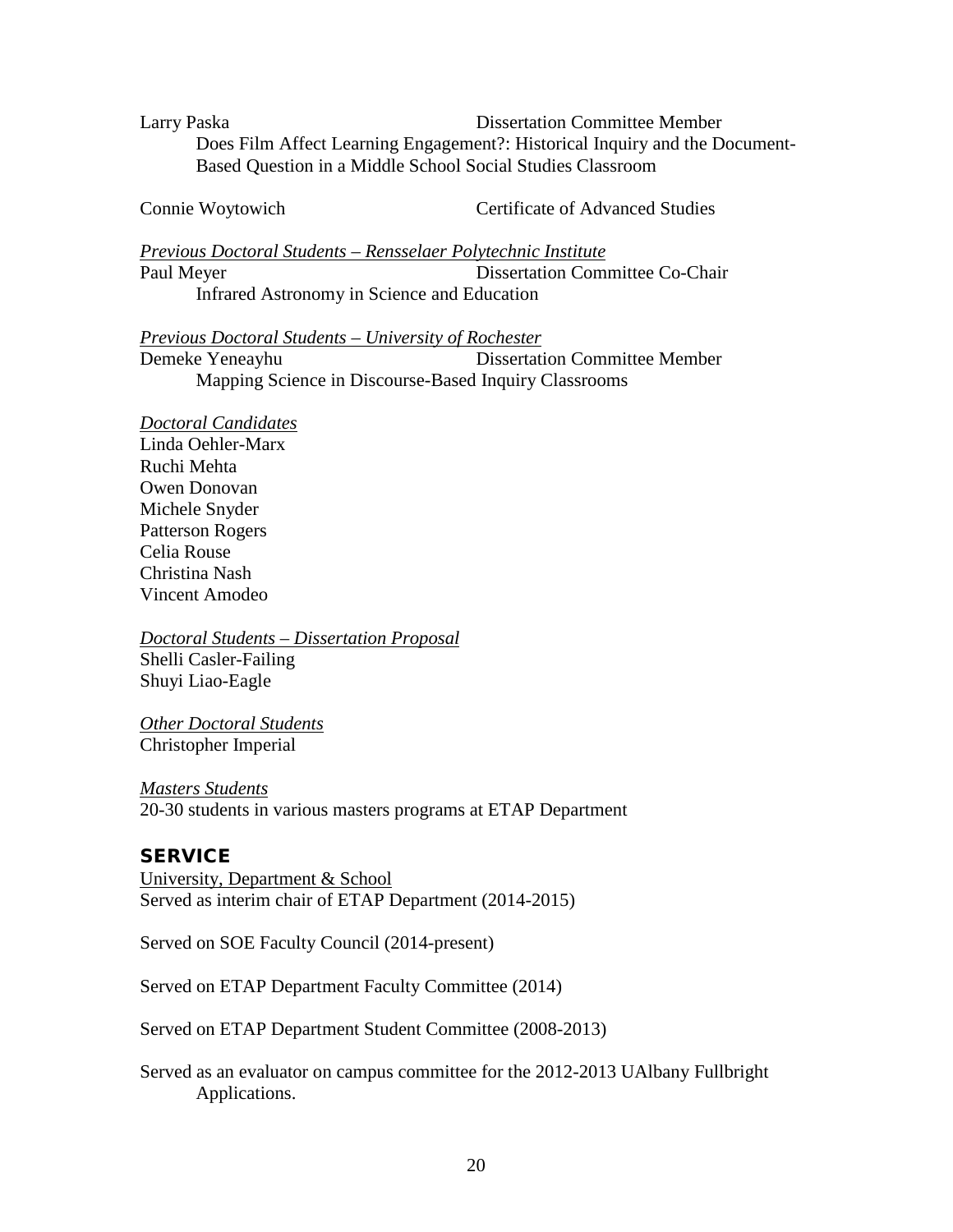- Served on ad hoc committee in charge of planning a 4+1 (combined BA/MS) teacher education program.
- Served on Search Committee for an Assistant Professor of Ocean-Atmosphere Interactions or Climate-Cryosphere Interactions in the Department of Atmospheric and Environmental Sciences at the State University of New York at Albany (2011)
- Served on Search Committee for an Assistant Professor of Hydroclimatology or Weather-Systems Dynamics in the Department of Atmospheric and Environmental Sciences at the State University of New York at Albany (2010)
- Served on Search Committee for Indiana University Science Education/Science Assistant Professor (2008-2013)
- Organized the 2007 Indiana University Science Education Research Symposium, Indiana University, Bloomington, IN.
- Served on Search Committee for Indiana University Science Education/Biology Associate Professor (2007)
- Served as Chair of Election Committee, Goias State University, Jussara, GO, Brazil (2003)

#### Profession

#### *Editorial Boards*

Editorial Review Board, *Poiesis Pedagógica* (2015 - present) Responsibilities included reviewing research manuscripts submitted for publication in the fields of science and environmental education.

Guest Editor, *Brazilian Journal of Research in Science Education* (2013). Reviewed and make recommendations on research manuscript proposals submitted to Special Issue entitled Environmental Discourses in Science Education: Contributions to Democracy, Citizenship, and Social Justice.

Associate Editor, *Journal of Research in Science Teaching* (2012 - 2015) Responsibilities included making recommendations and writing decision letters on research manuscripts submitted for publication in the *Journal of Research in Science Teaching* in the field of science education.

Editorial Review Board, *Cultural Studies of Science Education* (2013 - present) Responsibilities included reviewing research manuscripts submitted for publication in *Cultural Studies of Science Education* in the field of science education.

Editorial Review Board, *Journal of Research in Science Teaching* (2009 - 2012)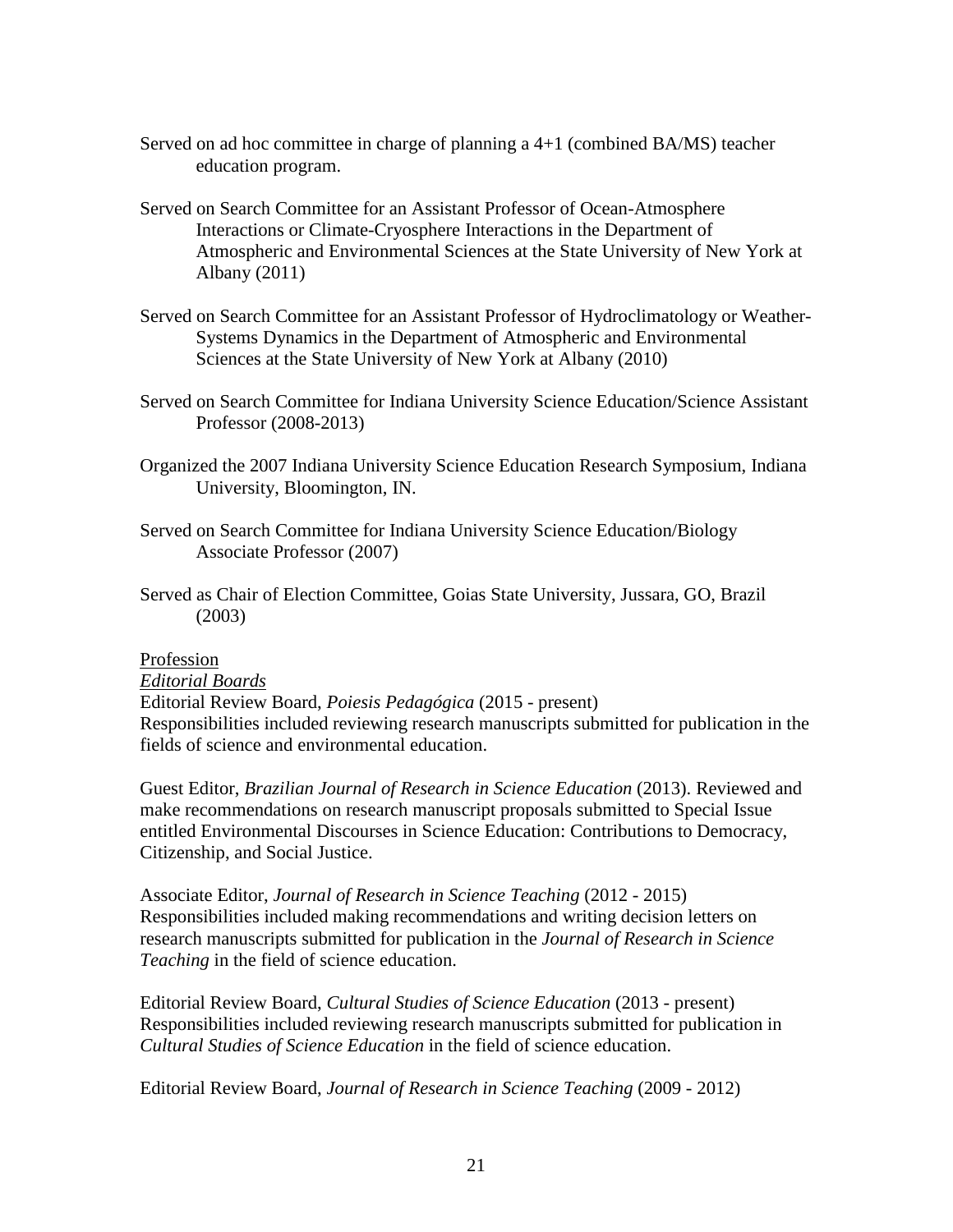Responsibilities included reviewing research manuscripts submitted for publication in *Journal of Research in Science Teaching* in the field of science education.

Editorial Review Board, *Journal of Science Teacher Education* (2012 - 2015) Responsibilities included reviewing research manuscripts submitted for publication in *Journal of Science Teacher Education* in the field of science education.

#### *Journal Reviewer*

*Journal of the Learning Sciences* (2015) Responsibilities included reviewing research manuscripts submitted for publication in the field of science education

#### *International Journal of Science Education* (2015)

Responsibilities included reviewing research manuscripts submitted for publication in the field of science education

#### *Science and Education* (2015)

Responsibilities included reviewing research manuscripts submitted for publication in the field of science education

#### *Eurasia Journal of Mathematics, Science and Technology Education* (2014) Responsibilities included reviewing research manuscripts submitted for publication in the field of science education.

*International Journal of Environmental and Science Education* (2014) Responsibilities included reviewing research manuscripts submitted for publication in the field of science education.

#### *Journal of STEM Education* (2014)

Responsibilities included reviewing research manuscripts submitted for publication in the field of education.

#### *Learning Environments Research* (2014)

Responsibilities included reviewing research manuscripts submitted for publication in the field of education.

#### *Journal of Pragmatics (2013)*

Responsibilities included reviewing research manuscripts submitted for publication in the field of linguistics.

#### *Educational Psychology* (2013-present)

Responsibilities included reviewing research manuscripts submitted for publication in the field of educational psychology.

*Cultural Studies of Science Education*, (2011-present)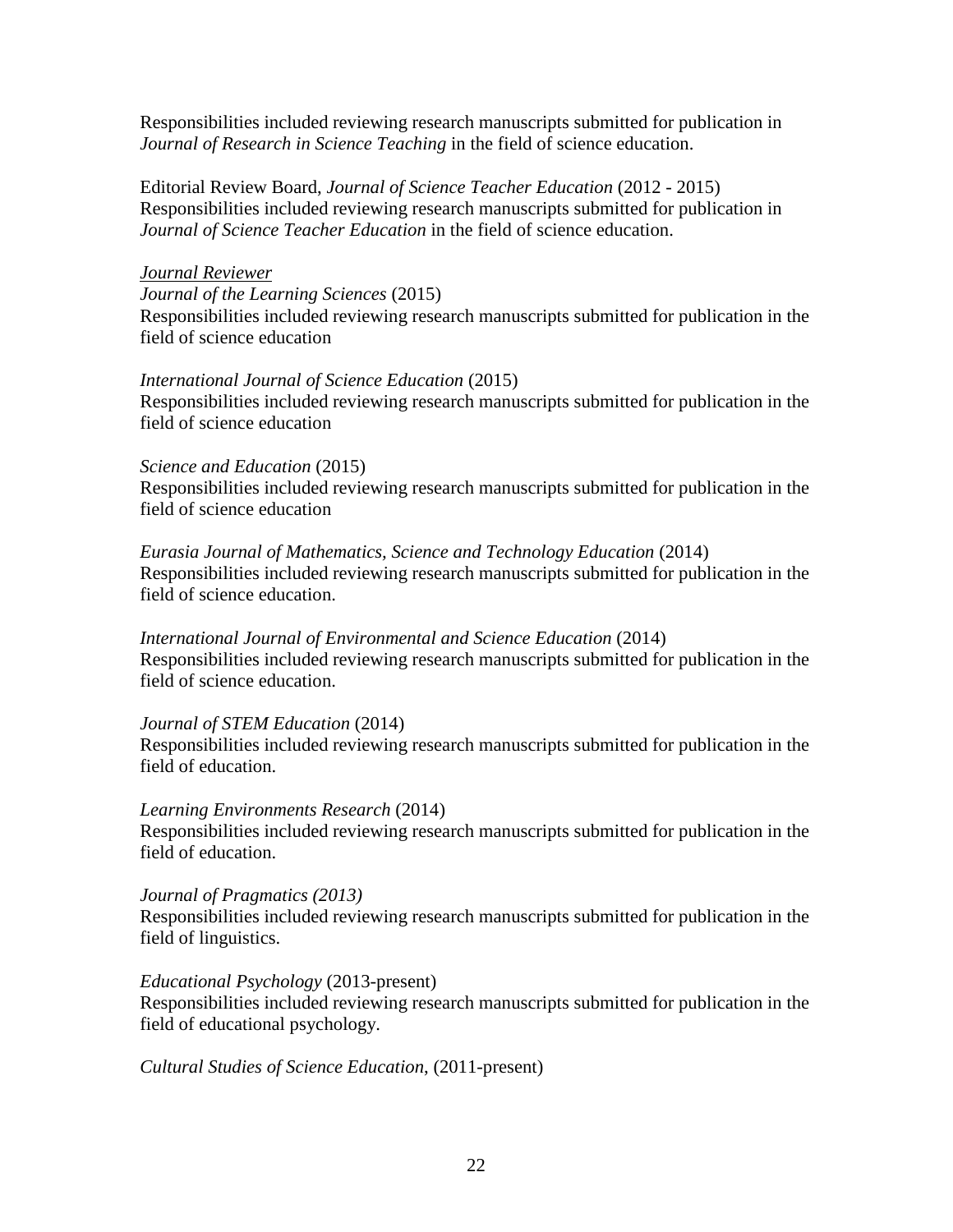Responsibilities included reviewing research manuscripts submitted for publication in *Cultural Studies of Science Education* in the field of science education.

*Science Education* (2010-present)

Responsibilities included reviewing research manuscripts submitted for publication in *Science Education*.

*Teaching and Teacher Education* (2009-present)

Responsibilities included reviewing research manuscripts submitted for publication in *Teaching and Teacher Education* in the field of science education.

*Journal of Research in Science Teaching* (2007 - 2009) Responsibilities included reviewing research manuscripts submitted for publication in *Journal of Research in Science Teaching* in the field of science education.

*School Science and Mathematics* (2006 - present)

Responsibilities included reviewing research manuscripts submitted for publication in *School Science and Mathematics Journal* in the field of science education.

*Conference Committees*

Member of Early Career Research Award Committee for the National Association of Research in Science Teaching (2016-2018).

- Member of the Publications Committee for the Association for Science Teacher Education Conference (2016-2019).
- Member of the International Committee for the National Association of Research in Science Teaching (2013-2016).
- Coordinator, Thread -- Student Learning: Issues related to PreK-12 Post Secondary Learning of Science. International Conference of the Association for Science Teacher Education Conference, Clearwater, FL (2012).
- Member of the Research Committee for the National Association of Research in Science Teaching (2009-2012).
- Member of Organizing Committee, *VII Midwest Meeting of Debates about Chemistry Teaching*, Goiania, Brazil (1995)
- Member of Organizing Committee, *XII National Meeting of Chemistry Students*, Goiania, Brazil (1994)

# *Conference Presider*

School of Education Day: A Celebration of Educational Innovations and Advancements, Albany, NY (2015).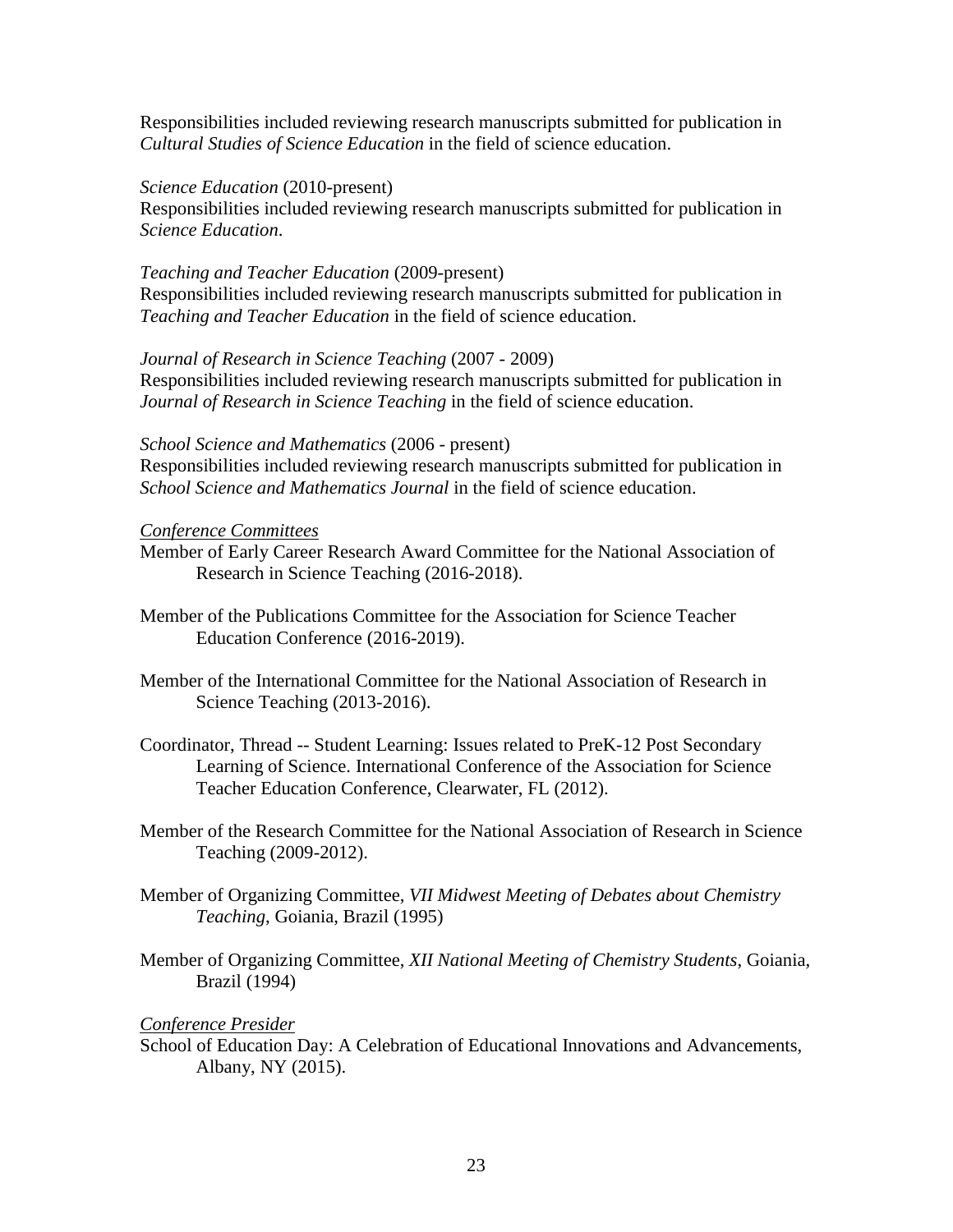National Association for Research in Science Teaching, Chicago, IL, (2014).

National Association for Research in Science Teaching, Philadelphia, PA, (2010).

National Association for Research in Science Teaching, Garden Grove, CA, (2009).

National Association for Research in Science Teaching, Baltimore, MD, (2008).

National Association for Research in Science Teaching, New Orleans, LA, (2007).

#### *Conference Reviewer*

- Science Education Special Interest Group. The Canadian Society for the Study of Education, Calgary, Alberta, Canada (2016).
- Session Thread Ethnoscience and Environmental Education. The Association for Science Teacher Education, San Antonio, TX, (2014).
- Strand 2, Learning: Contexts ,Characteristics and Interactions. National Association of Research in Science Teaching, Rio Grande, Puerto Rico (2013).
- Strand 2, Learning: Contexts ,Characteristics and Interactions. National Association of Research in Science Teaching, Indianapolis, IN (2012).
- Division C Learning and Instruction, Section 4 Science. American Educational Research Association Annual Meeting, New Orleans, LA, (2010).
- Strand 14, Professional Development. European Science Education Research Association Biannual Conference, Istanbul, Turkey (2009).
- Division C Learning and Instruction, Section 6 Cognitive, Social and Motivational Processes. American Educational Research Association Annual Meeting, San Diego, CA, (2009).
- Session Thread Student learning: Issues related to Pre-K-12 student learning of science. The Association for Science Teacher Education, Hartford, CT, (2009).
- Strand 2, Learning: Contexts ,Characteristics and Interactions. National Association of Research in Science Teaching, Baltimore, MD (2008).
- Session Thread Student learning: Issues related to Pre-K-12 student learning of science. The Association for Science Teacher Education, Saint Louis, MO (2008).
- Strand 2, Learning: Contexts ,Characteristics and Interactions. National Association of Research in Science Teaching, New Orleans, LA (2007).

*Grant Proposal Reviewer*